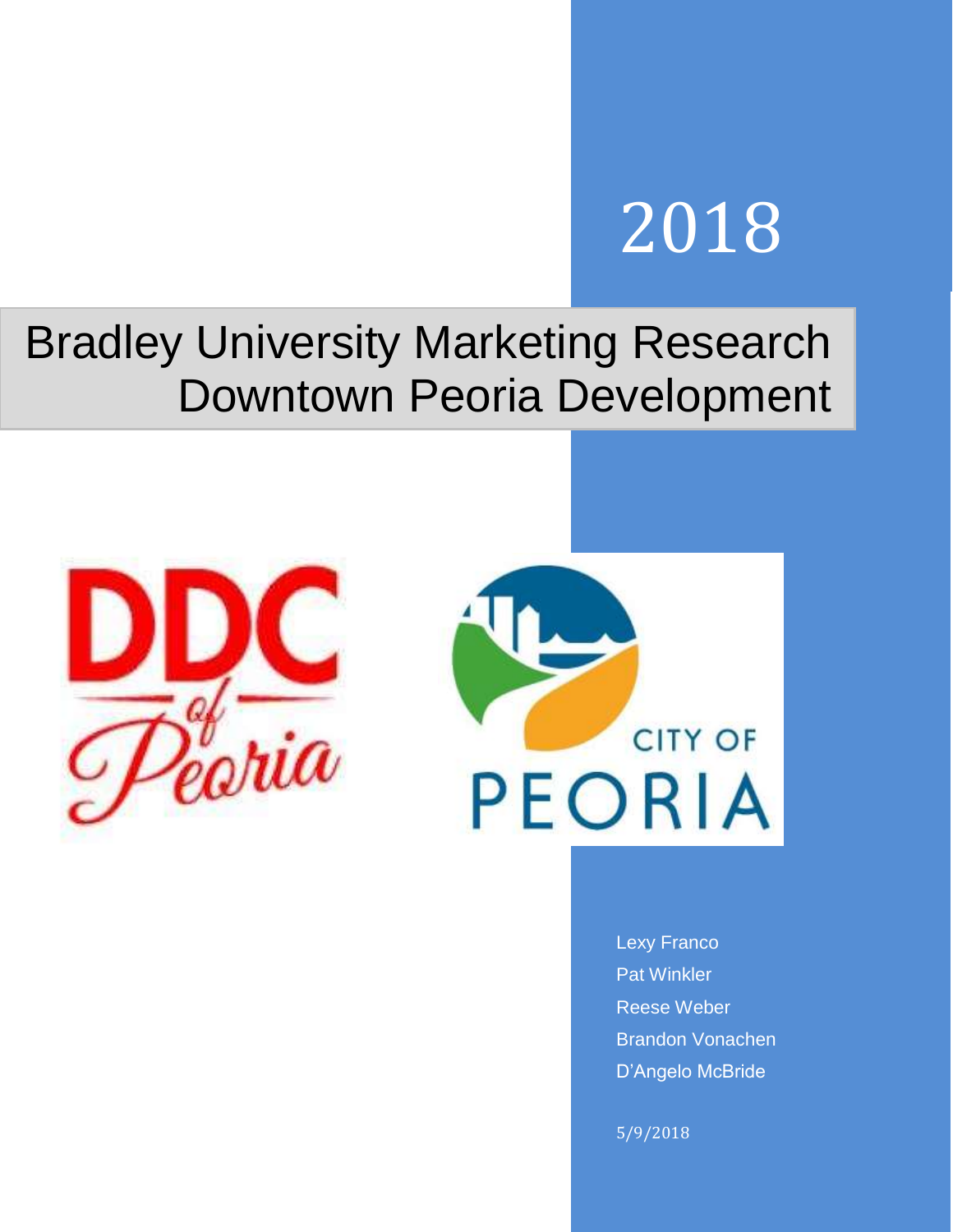Table of Contents:

| <b>Executive Summary</b> |  |
|--------------------------|--|
|--------------------------|--|

2

Methodology

# 3

Research Objectives

4

Secondary Data

# 5

Qualitative Data

# 14

Sampling Plan

# 19

**Questionnaire** 

# 20

Respondents Profiles

# 26

Quantitative Data

# 29

**Suggestions** 

46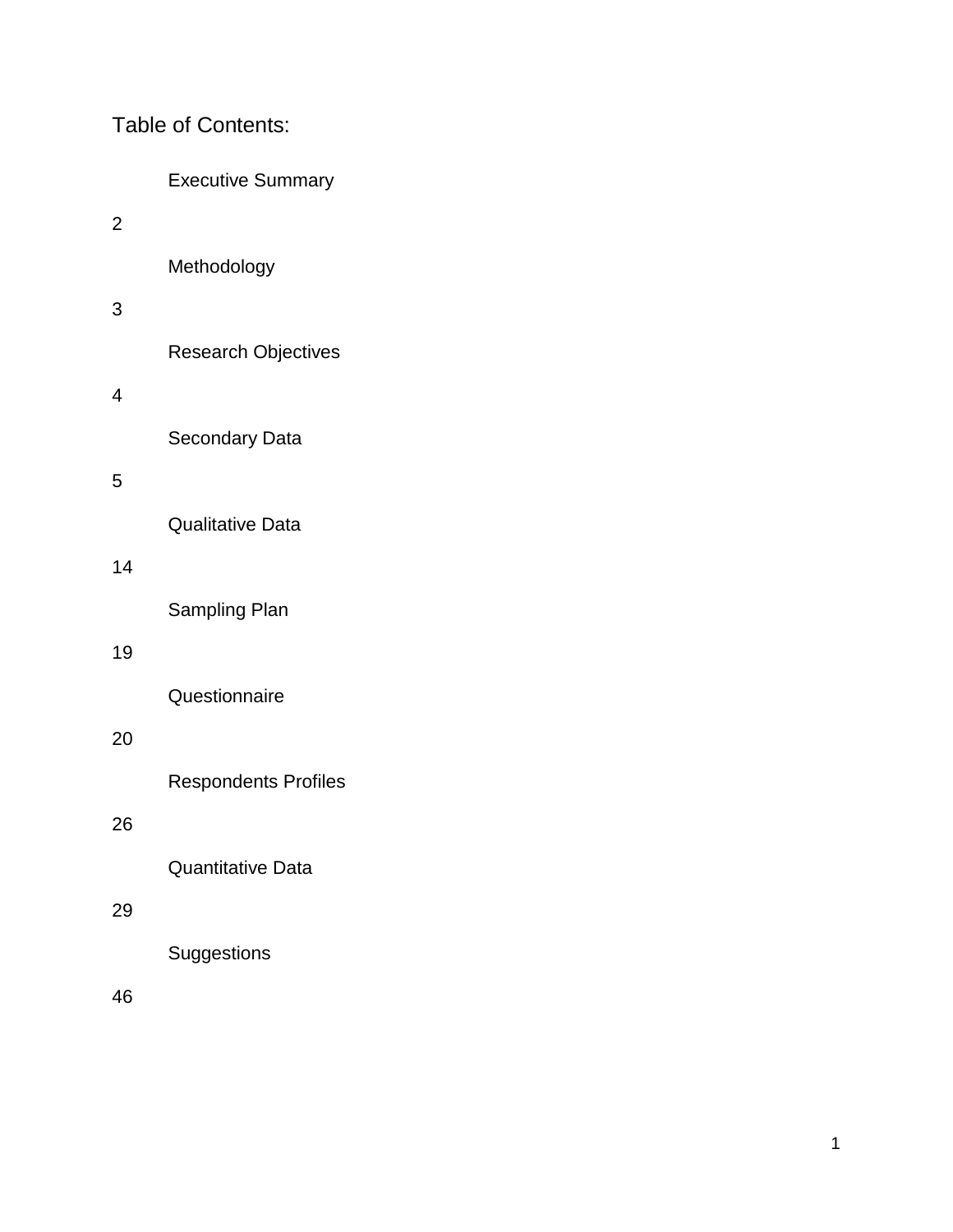#### Executive Summary

The Chairman of the City of Peoria Downtown Advisory Commission, Mark Misselhorn, and the Project Manager for the Downtown Development Corporation, Angie Walker approached Bradley University for market research services for the development of Downtown Peoria. The main objective was to find out more about those who live and work in Downtown Peoria and their needs and wants for the area. This research paper will focus on the needs and wants of those living in Downtown Peoria.

After administering a survey to Angie's contact list of property owners and posting the survey to several social media pages, we received 101 responses. After sorting through all the responses and removing incomplete surveys, we found we could use 67 of the 101.

Based on our research, we suggest the following to the Downtown Advisory Commission and Downtown Development Corporation:

- Look into opening a grocery store.
- Start to build a sense of community.
- Bring more restaurants and shopping so people aren't going to other areas in East Peoria and Peoria Heights
- Work on retaining younger residents.
- Start to turn the night life into something more than the bars and nightclubs.

Thank you for the opportunity to work with both the Downtown Advisory Commission and the Downtown Development Corporation. We have thoroughly enjoyed learning more about Downtown Peoria residents and their views of the area. If you have any further questions, feel free to contact us.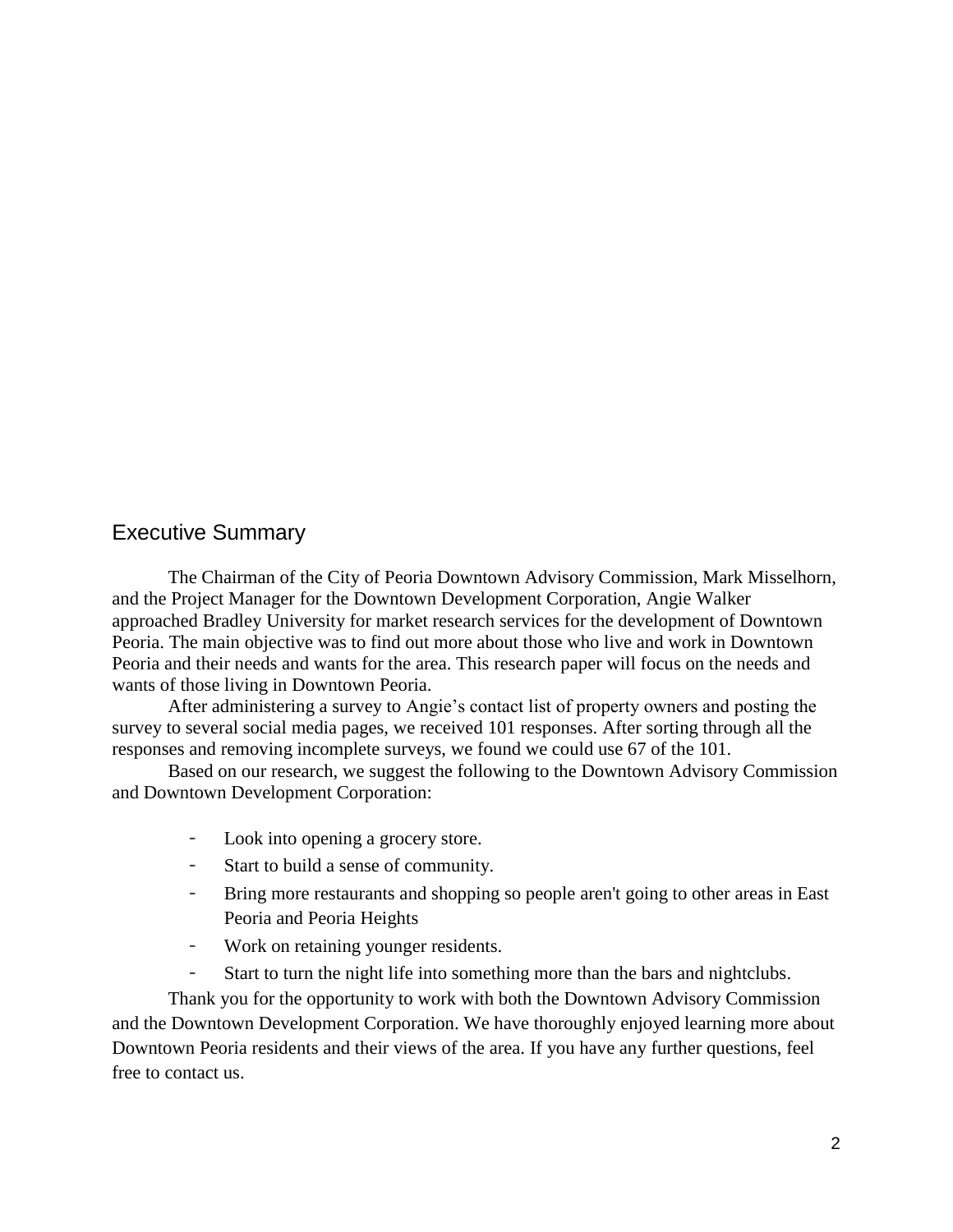| <b>Name</b>             | <b>Phone Number</b> | Email                      |
|-------------------------|---------------------|----------------------------|
| Lexy Franco             | $(872)223 - 6540$   | afranco@mail.bradley.edu   |
| Pat Winkler             | $(309)634-1362$     | pwinkler@mail.bradley.edu  |
| Reece Weber             | $(847)867 - 8312$   | rdweber@mail.bradley.edu   |
| <b>Brandon Vonachen</b> | $(309)573 - 6260$   | bvonachen@mail.bradley.edu |
| D'Angelo McBride        | $(847)778 - 7579$   | dmcbride@mail.bradley.edu  |

#### Methodology

The Chairman of the City of Peoria Downtown Advisory Commission, Mark Misselhorn, and the Project Manager for the Downtown Development Corporation, Angie Walker approached Bradley University for market research services for the development of Downtown Peoria. The project was split into residents of Downtown Peoria and employees who work in Downtown Peoria. Our group was assigned the residents of Downtown Peoria.

After our initial meeting with Mr. Misselhorn and Mrs. Walker, we created our research objectives which our professor, Dr. Griffin, and Mr. Misselhorn revised. We then began to collect secondary data to discover what had been found about the Downtown Peoria residents and what other cities have done to develop their downtown areas. Then we interviewed for our qualitative data. We chose to interview a Bradley professor who lives Downtown, a Bradley alumnus who considered moving Downtown after graduation and a CAT employee who lives Downtown.

After we collected all this data, we began to work on our questionnaire. Our questionnaire was based off secondary data of similar cases and our objectives. Mr. Misselhorn, Mrs. Walker and Dr. Griffin revised and approved our questionnaire. The survey was sent out on March 29th, and was open for about 3 weeks. We sent the survey to Mrs. Walker's list of contacts of property owners in Downtown Peoria and posted the survey on several social media pages.

Over the time, we collected 101 responses and 67 completed responses. The survey results were analyzed by our group and used in developing suggestions for the Downtown Advisory Commission and the Downtown Development Corporation.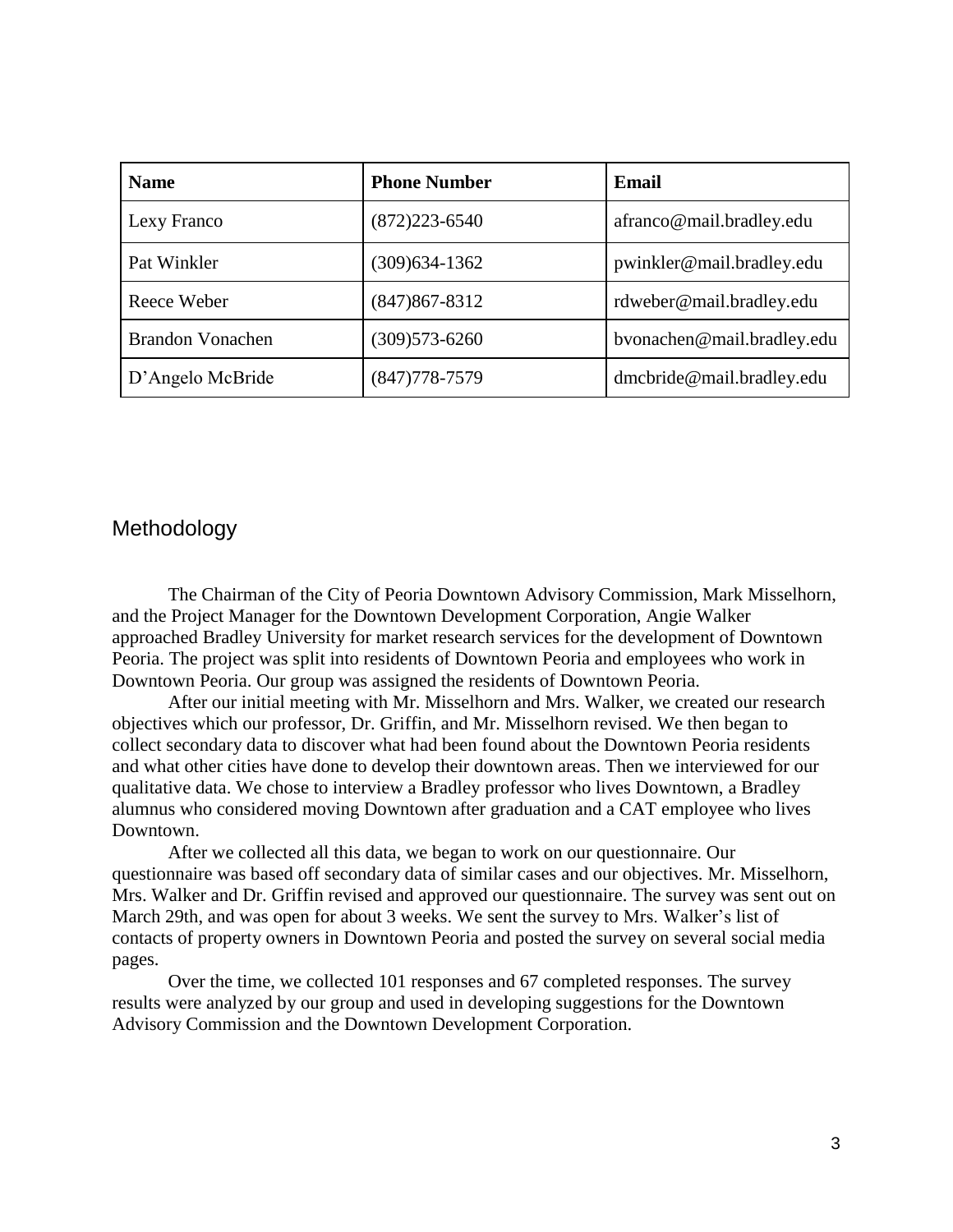# Research Objectives

Our goal for this research project is to find out information on the current residents of downtown Peoria. We would like to get information that we feel would be useful for DDC and DAC to help with downtown improvements.

*What are the demographics of residents in downtown Peoria?*

- What are the ages of residents in downtown?
- What percentage of downtown residents are male? Female?
- What is the average income of residents in downtown?
- What are the different areas of work of residents?
- Where are residents of downtown originally from?
- How long have they lived downtown?

#### *What brought residents to downtown Peoria?*

- What attracted people to live in downtown Peoria?
- Did that current resident go to a surrounding school? If so, what made them stay?
- Why wouldn't someone want to live downtown?
- How did they find out about downtown living options?

#### *What are resident's perception of downtown Peoria?*

- Do residents view the downtown Peoria area as safe? If no- examples?
- Do residents view the downtown Peoria area as clean? If no- examples?
- Are there enough food/beverage options?
- Is parking downtown satisfactory?
- Is there enough entertainment in the city?
- Is the price of living in the city affordable? Is it worth it?
- Is there a sense of community?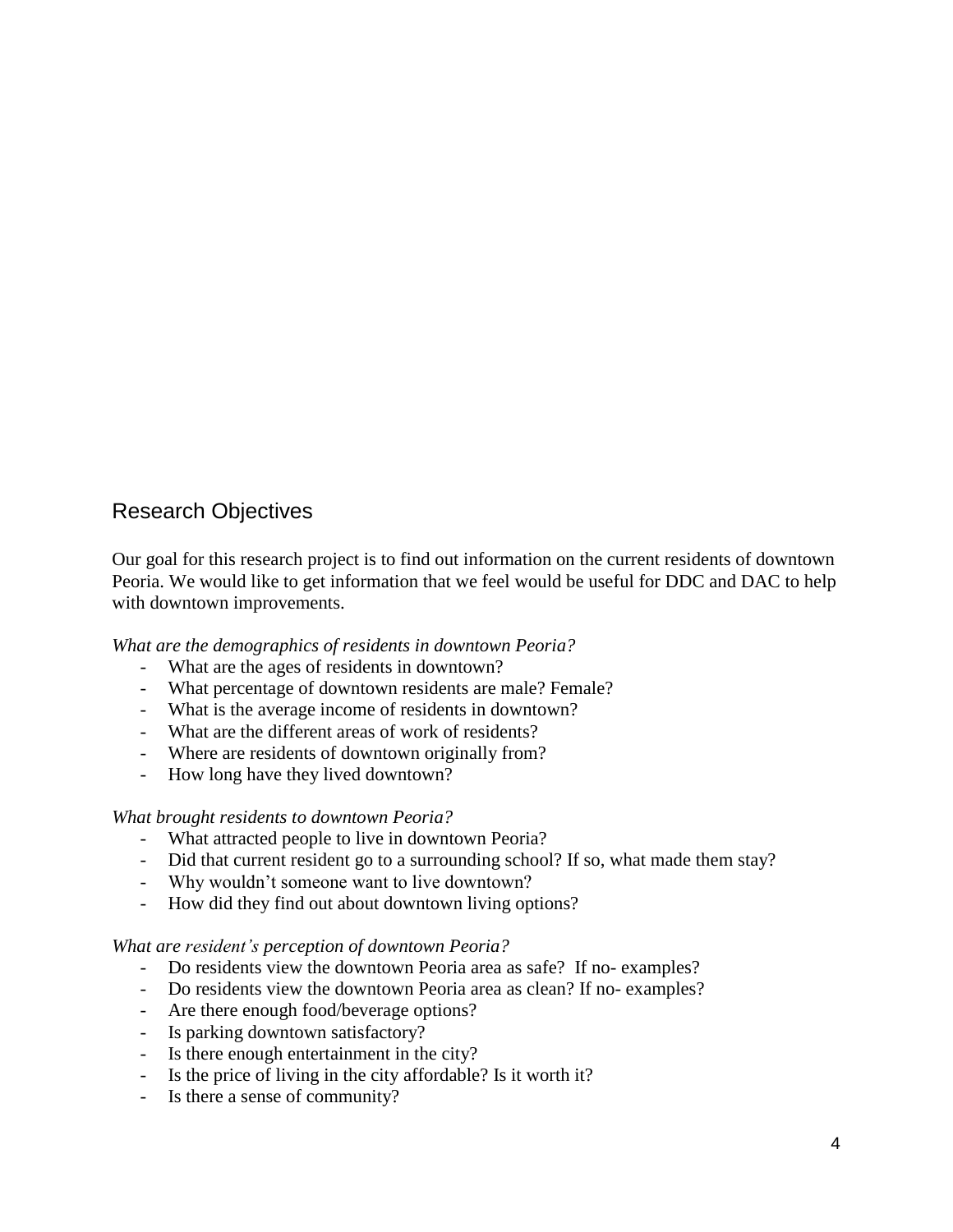#### *What do residents of downtown Peoria prefer?*

- What do residents like about living downtown?
- What do residents dislike about living downtown?
- Do residents prefer renovated old buildings or modern new buildings in downtown?
- Do residents prefer to rent or own homes in downtown?
- What would residents like more of in downtown?
- What would residents like to see new in downtown?

#### *Are the residents of downtown satisfied?*

- How do the residents of downtown rate their overall lifestyle?
- Are residents satisfied with their choice to live downtown?
- Do residents plan on staying in their current residence downtown? Moving to another residence downtown? Moving out of the downtown area?

# Secondary Data

#### **Census Quick facts**

Peoria City, IL

#### Population

- Population: 114,265
- Female pop: 52.4%
- Under 65 pops: 86.9%

#### Housing

- Housing Units: 52,621
- Median gross rent: \$740

#### Households

- Persons per household: 2.38

#### Education

- Bachelor's Degree or more: 33.9%
- HS or higher: 88.8%

#### Transportation

Mean travel time to work: 7.5 min

#### Income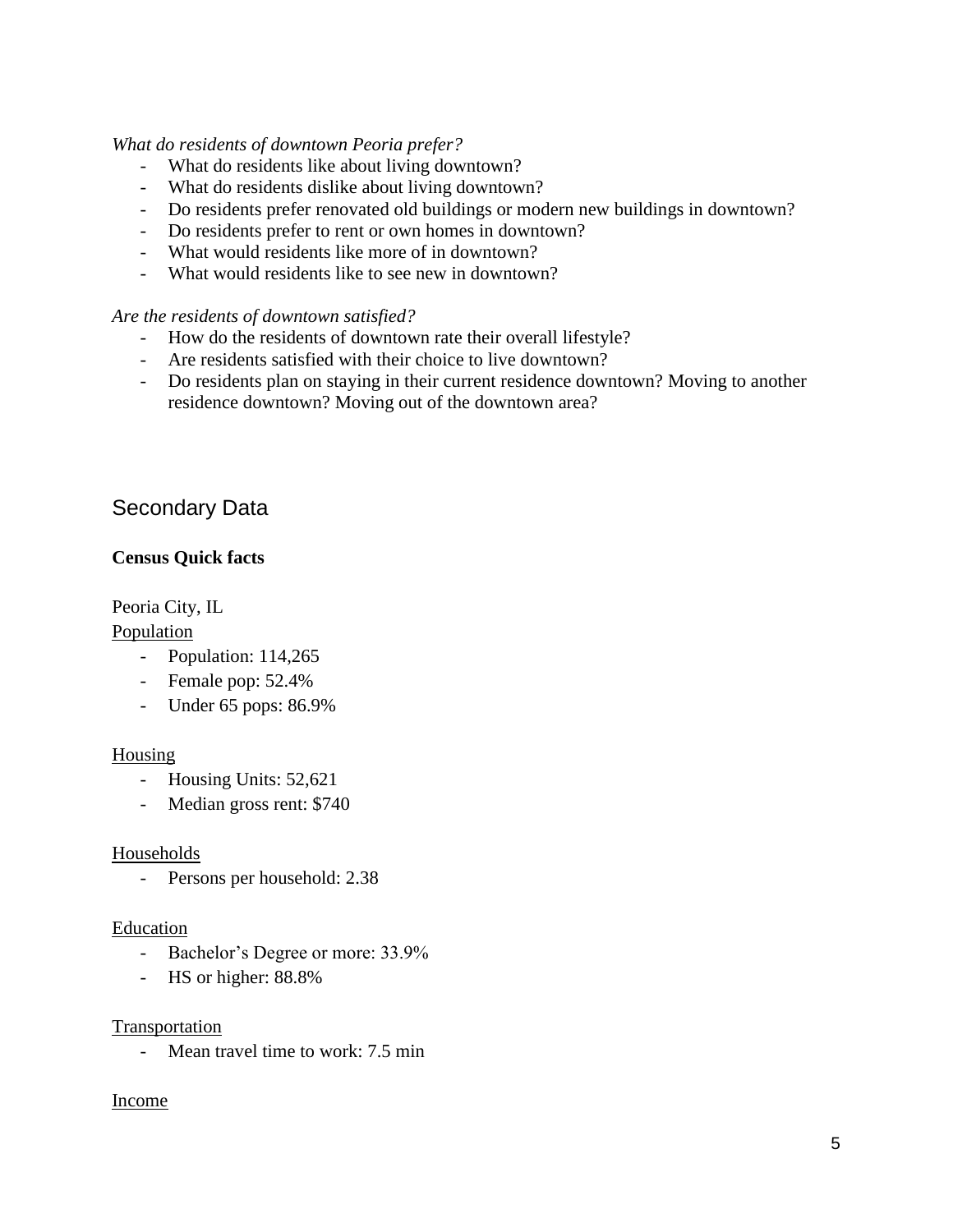Median household income: \$46,547

The Peoria City population consists of about equal parts male and female but is significantly under the age of 65. The number of housing falls around 50,000 and the average rent is \$740. The average people per household is around 2 people. A third of the population has a Bachelor Degree or more and about ⅘ of the population has a high school degree or more. The average transportation time to work is 7.5 minutes. The average income of those living in Peoria City is \$47,000. These facts came from the Census Quick facts from data in 2017.

# **Claritas Information**

Zip Code: 61602

When looking up the Peoria downtown zip code, 4 out of the 5 clusters are in the "younger" years" category. Family Thrifts and New Beginnings are in the striving singles life stage group and are the most downscale of the younger years class.

Striving Selfies: This category is described as low income middle aged adults without kids. They are the most tech savvy and have some college education. They are often renters who have not been able to buy their first home. Some of the lifestyle traits are owns a Chrysler, eats at Taco Bell, shops at Express, plays tennis and listens to urban contemporary. The age range is below 55 with a median household income of \$21,567.

Generation Web: This category is described as low income middle aged adults with a family mix. They grew up during the rise of the internet and have above average tech skills. They are often renters, living in second cities. They have a high school level education. Some of the lifestyle traits are owns a Nissan, eats at Burger King, shops at GameStop, plays basketball and listens to adult contemporary. The age range is under 55 with a median household income of \$20,812.

Family Thrifts: This category is described as low income middle ages adults mostly without kids. These people are ethnically diverse and rely on public transportation and rarely have a chance to go on vacations. The age range is under 55 with a median household income of \$9,999. They have a high school level education. Some of the lifestyle traits are owns a Mercury, eats at Long John Silvers, shops at Burlington, follows motocross and listens to urban contemporary.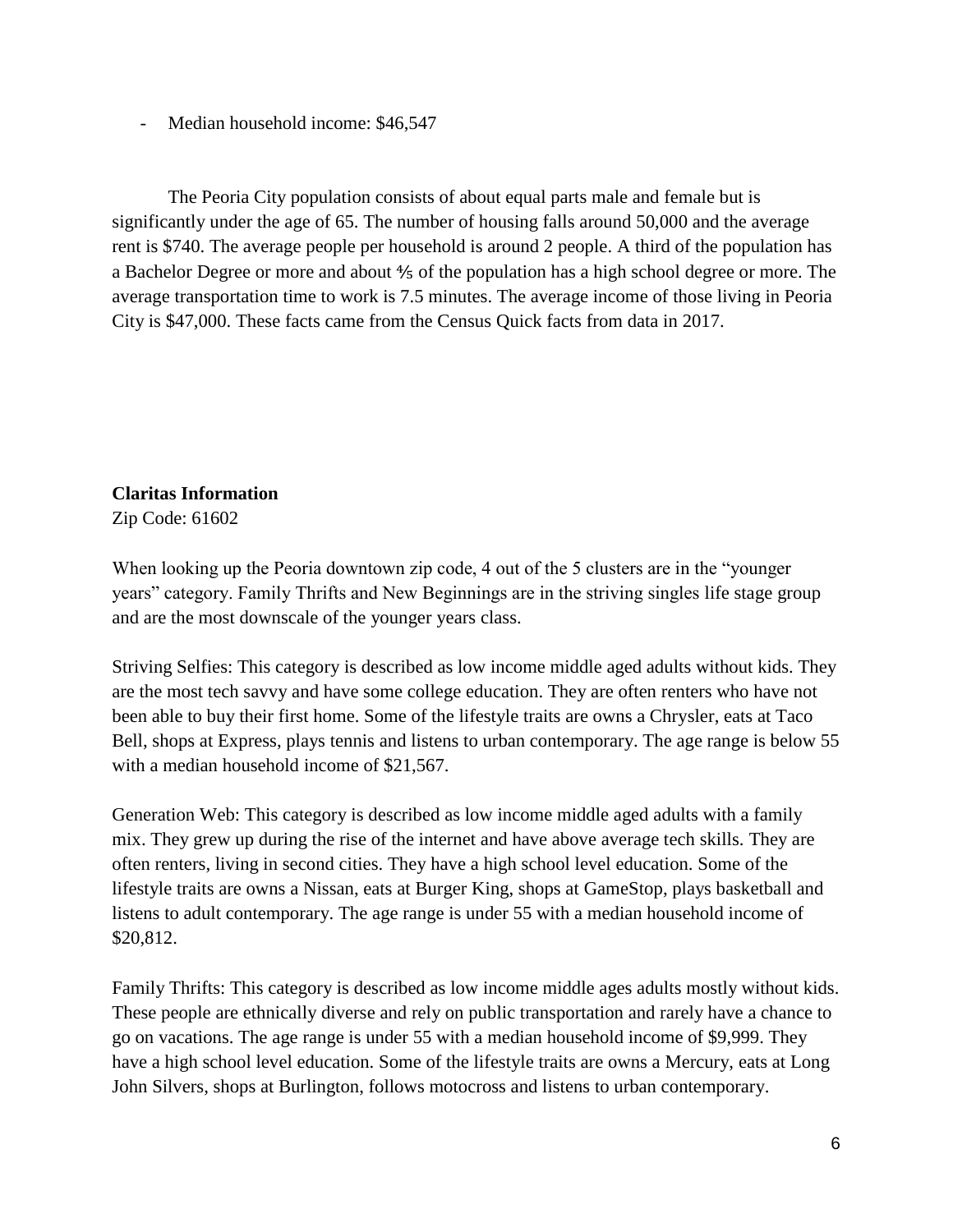New Beginnings: This category is described as low income middle aged adults without kids. Many people in this category are singles and couples starting their career paths or starting over after divorces or career change. The category is mainly adults in transition. The age range is under 55 with a median household income of \$19,890. They have a high school level education. Some of the lifestyle traits are owns a Volkswagen, eats at Dunkin Donuts, shops at Burlington, follows Mexican soccer leagues and listens to urban contemporary.

Park Bench Seniors: This category is described as low income older adults without kids. They are typically retired singles in racially diverse neighborhoods. The age range is 55 and above with a median household income of \$16,684. They are mostly retired with a high school level education. Some of the lifestyle traits are owns a Buick, eats at Long John Silvers, shops at Stein Mart, follows figure skating and listens to Gospel.

These residents focus on outdoor sports, movies and music, fast food and inexpensive cars. Striving Selfies and Generation Web are in the young achiever's life stage group and are the lower midscale segment. They often focus researching their upcoming purchases online. The last cluster; Park Bench Seniors is in the sustaining senior's life stage group. They are mostly economically challenged with a fixed income. They focus on TV, sewing, gardening and woodworking.

#### **Similar Cases**

Owensboro, Kentucky

Demographics

- Male 27,329
- Female 31,035
- Median Resident Age 37.6
- Median Household Income \$41,832
- Median House or Condo Value \$123,777
- Races
	- White 84.4%
	- African American 7.2%
	- Hispanic 3.7%
- Unemployment Rate 4.1%

Riverfront "Master Plan"

- Build a riverfront that will be enjoyed by Owensboro residents as well as surrounding area residents for now and the future. They wanted to encourage private development and business. Create a riverfront that accommodates boaters, fishermen, pedestrians, and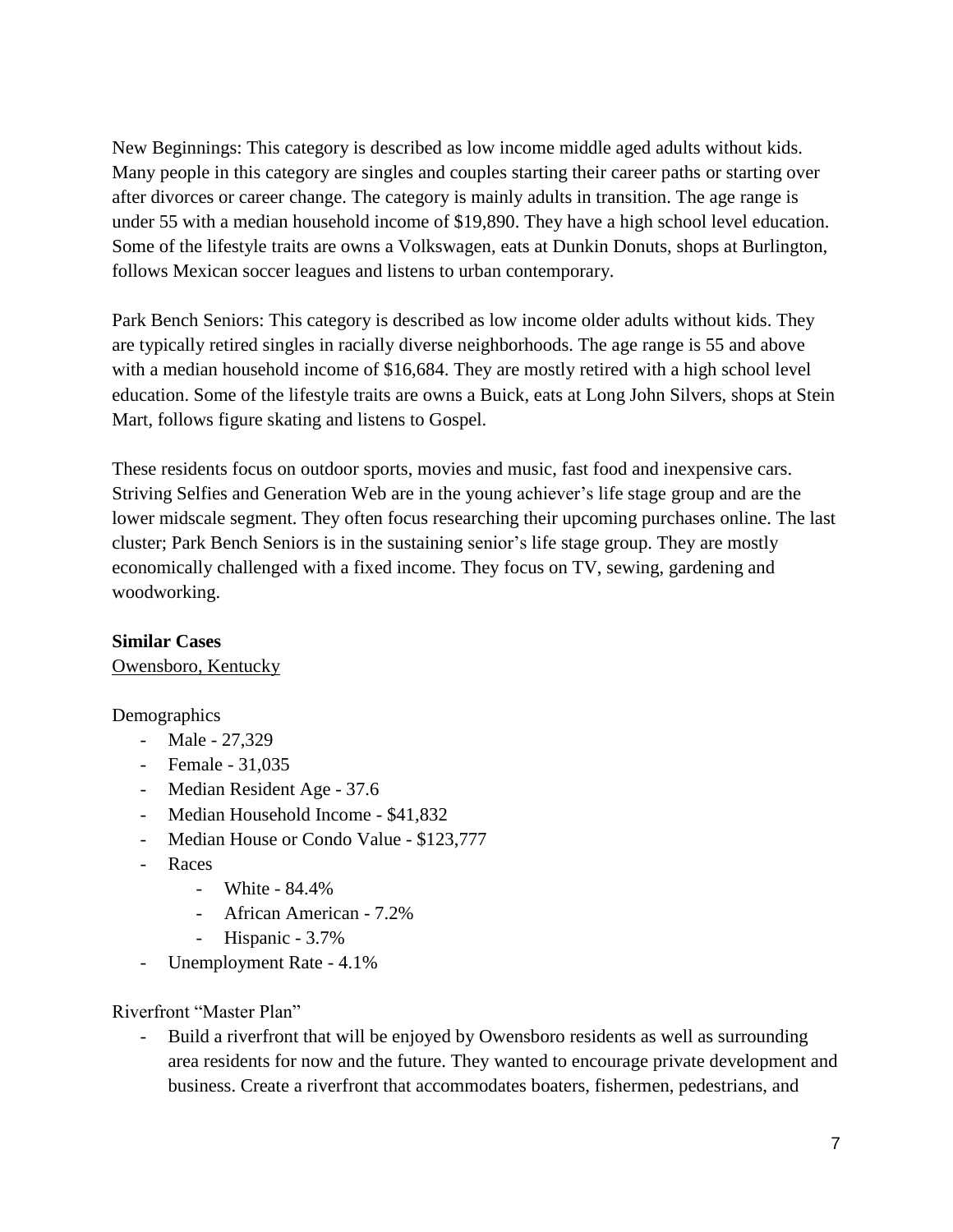nature lovers, as well as to accommodate "our many festivals, which attract tourism. Seek a partnership with a team who will listen to the Owensboro Community to gain insight and understanding about what we want our riverfront to become.

- Used focus groups to look at the communities needs and concerns
	- Top 4 Issues from focus groups
		- 1. Providing a pedestrian connection from English Park to the River Park Center along the riverbank and 1st Street
		- 2. Revitalize the downtown area
		- 3. Re-introduce marine facilities to Owensboro
		- 4. Enhance English Park
- Consultant Team
	- PDR/ A Tetra-Tech Company Civil Engineering and local liaison, located in Owensboro, Kentucky
	- Applied Technology and Management (ATM) Marina Consultants, located in Charleston, South Carolina
	- Economics Research Associates (ERA) Economic Consultants, located in Chicago, Illinois
	- The Waterfront Center Public Consensus Building Consultant, located in Washington, DC
	- Thomas L. Tapp Recreation Consultant, located in Fort Lauderdale, Florida
- \$270 million project
- **Includes** 
	- Owensboro Convention Center Full service meeting facility overlooking the Ohio River.
	- Two hotels
	- Smothers Park Playground, fountains, memorials, concessions, picnic areas
	- International Bluegrass Music Center (scheduled to open in 2018)
	- Museum of Science and History and Museum of Fine Art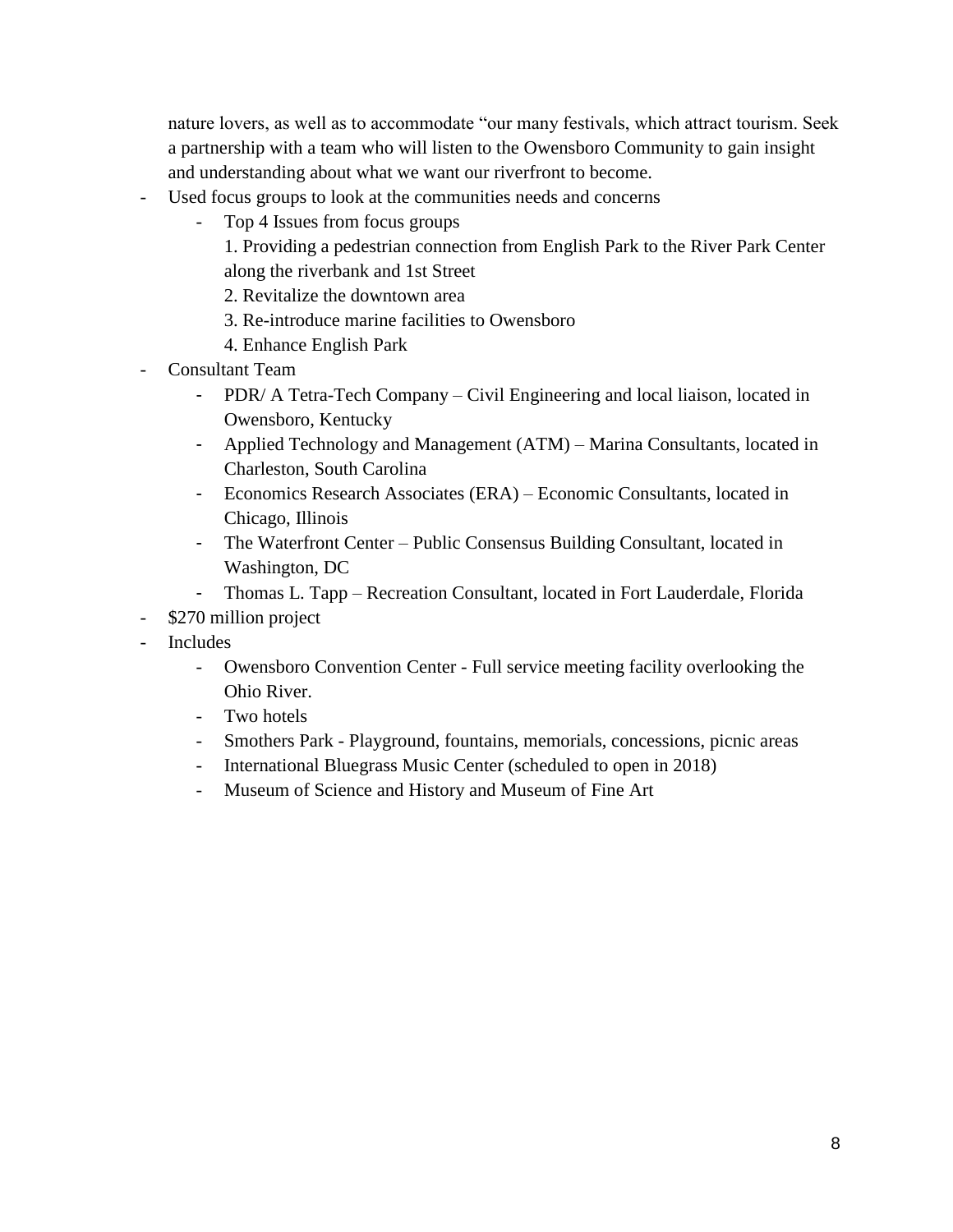

Festivals

- International BBQ Festival Called the "BBQ capital of the world". Holds festival with food, music and dancing. Has recently been named one of the "Top Ten Summer Festivals" in Kentucky
- Friday After Five Weekly, summer long free outdoor music concerts.



Loveland, Colorado Their Mission:

"To create a vibrant Downtown that provides a safe, dynamic environment to gather, live, educate, shop, work and play."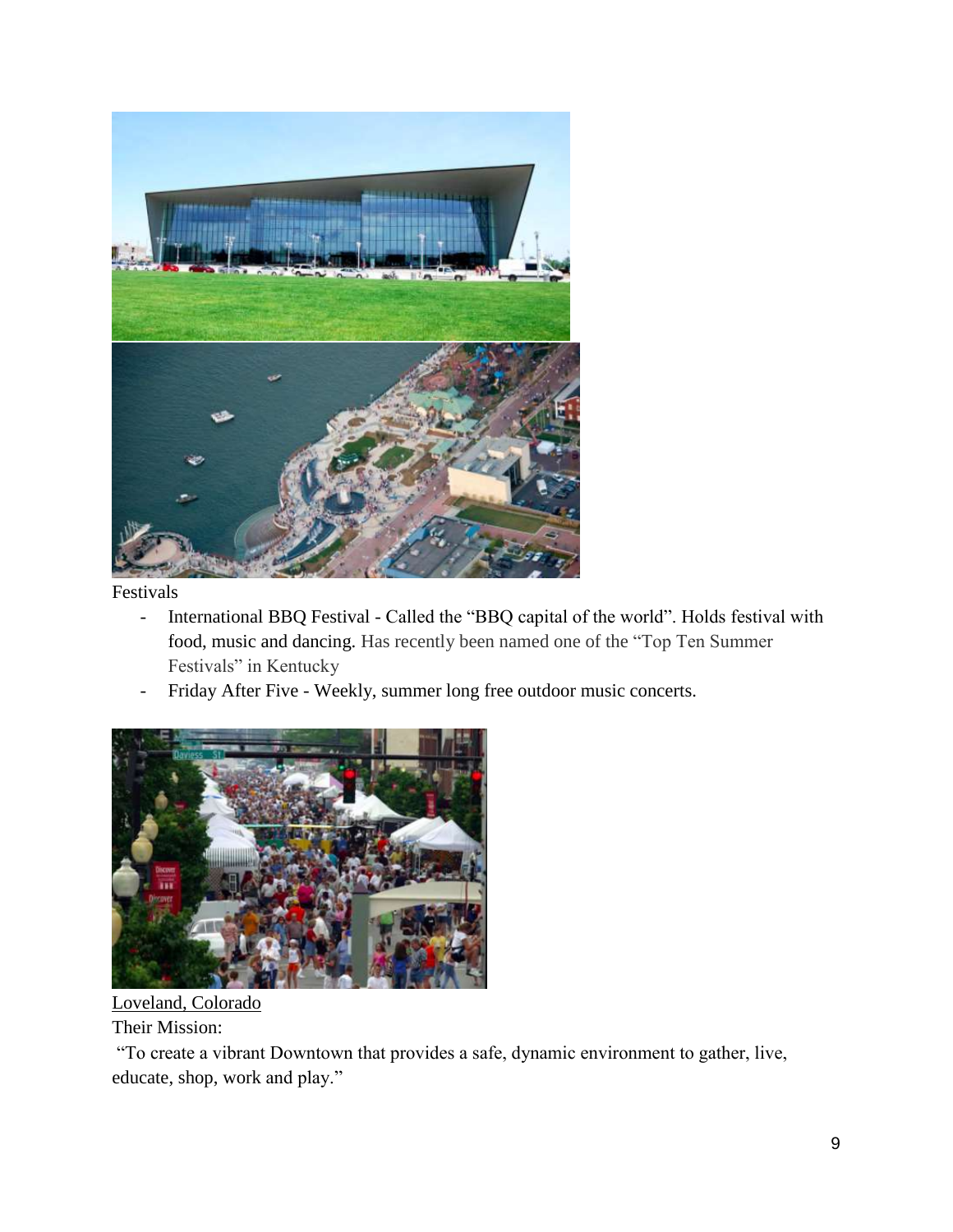Development Projects:

The Loveland City Council approved a revised version of the "Heart Improvement Program." They have plans to develop maintenance for streetscape amenities, walkways and roadways. The Foundry Development has plans to soon transform three city blocks into a movie theatre, apartments, a hotel, retailers, a community plaza, and provide better parking in downtown Loveland. The Foundry is a \$75 million project that includes 155 residential units, 14,000 square feet of retail space, a 625-seat theatre and public plaza, a hotel with at least 90 rooms and a parking garage.

Loveland's Downtown Development Authority (DDA) is essentially responsible for the physical improvements of the downtown. The DDA passed issue 5C, which allows them to take up to \$61 million in debt with a repayment of up to \$135 million. They would use tax-increment financing to fund authorized projects, which means a portion of city sales and county property taxes go to funding the DDA.

The Loveland Downtown Partnership has half a million-dollar funding commitment from the Loveland City Council. They oversee creating a connection among the business community, residents and customers to help with the economic revitalization of downtown Loveland.

#### Issues:

Loveland voters want to see entities prove themselves before they start handing out their money to fund these projects. They may also see delays because of potential legal challenges that could become expensive if they occur.

#### Demographics

- Population 2016: 76,906
- Male 39,208
- Female 37,698
- Median Resident Age 41.4
- Median Household income \$67,812
- Median House or Condo value \$290,600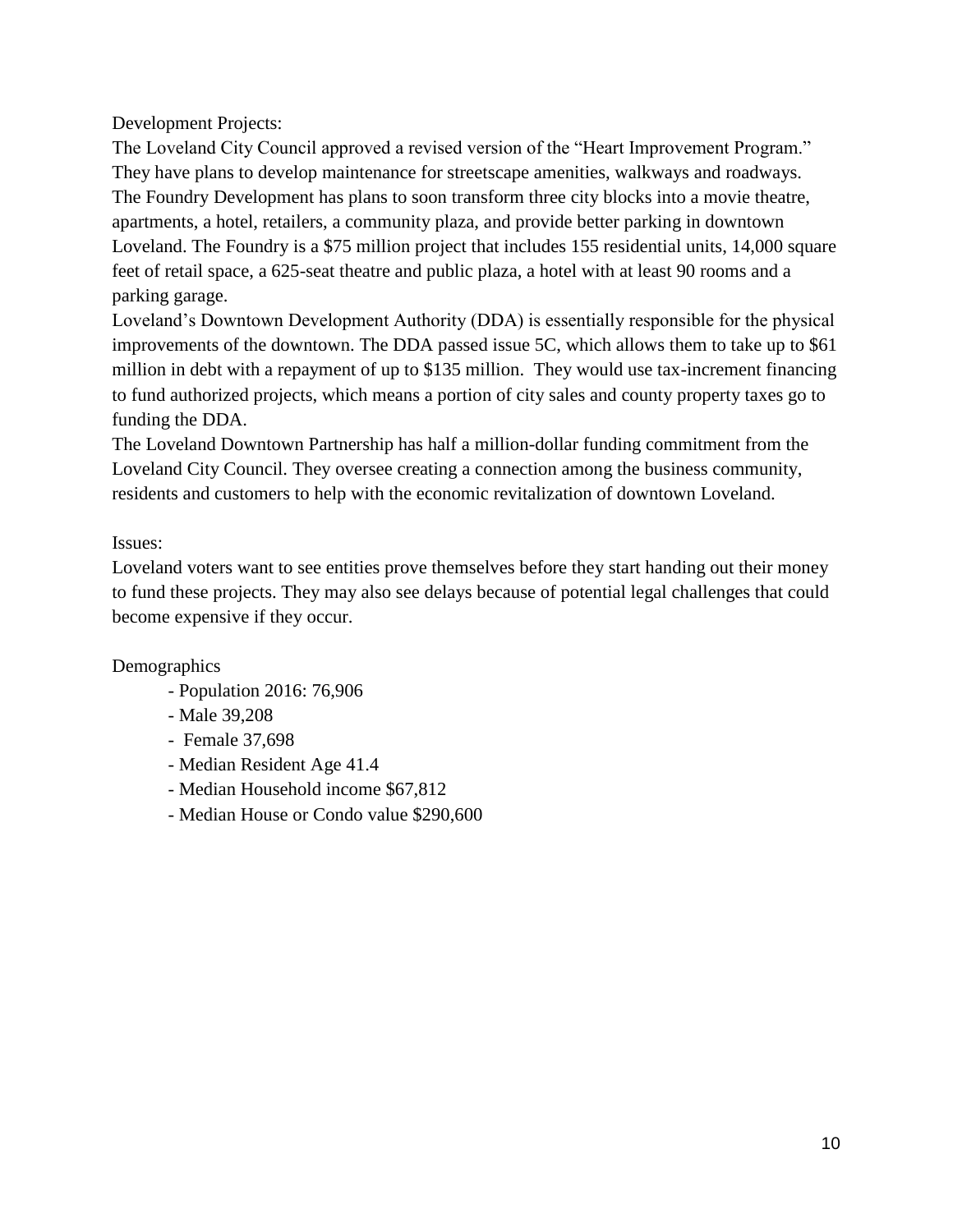#### The Foundry Plan



#### Nashville, TN

A similar city we went ahead and looked at was Nashville, Tennessee. Nashville has been a booming city and they continue to grow in population and as well as entertainment. Just like Peoria, Nashville has a riverfront where they have been trying to make more appealing to current residents and tourists. Nashville added 36,337 people during a one-year stretch that ended July 1, 2016, meaning they grew by an average of 100 people a day over 12 months. Last year they have confirmed a riverfront project called, "River North" and are hoping to add more dining, entertainment, shopping, living, hotels, and offices. Nashville is going to be working on making parking a lot more available by adding more parking lots, which will help current residents and tourists who are coming to "The Music City"

River North Project

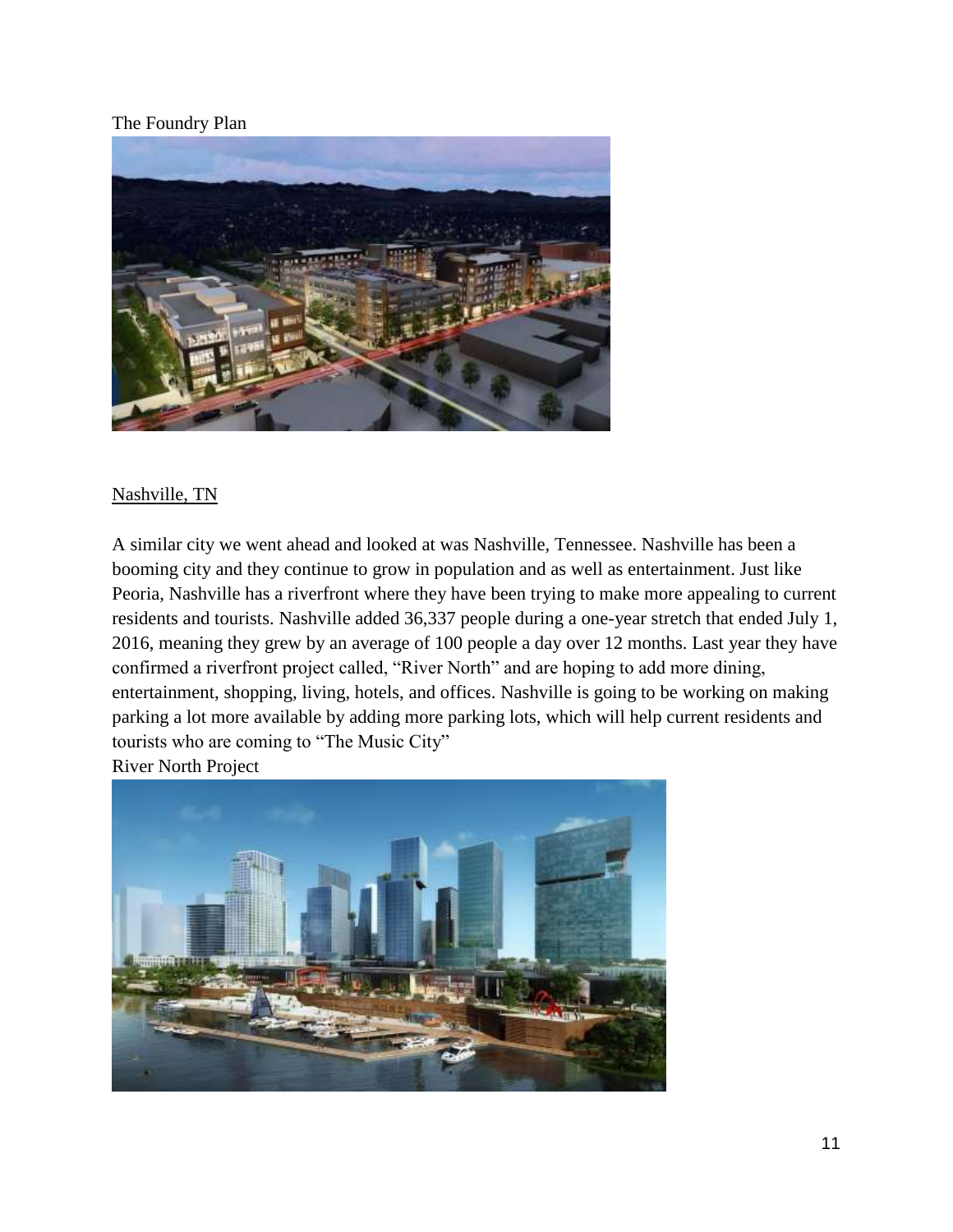

Plans of building a subdivision of up to 24 homes along the river north of downtown

- River North district will include commercial, office, residential and entertainment
- River north will include a marina on more than 100 acres on the east side of the River
- Next to The Landings there will be \$20 million Topgolf facility

#### Issues:

- Public transit is a major want to connect several major neighborhoods
- **Sidewalks**
- Parking

# Demographic

- Population in 2016: 660,393
- Males: 317,555
- Females: 342,838
- Median Resident Age: 34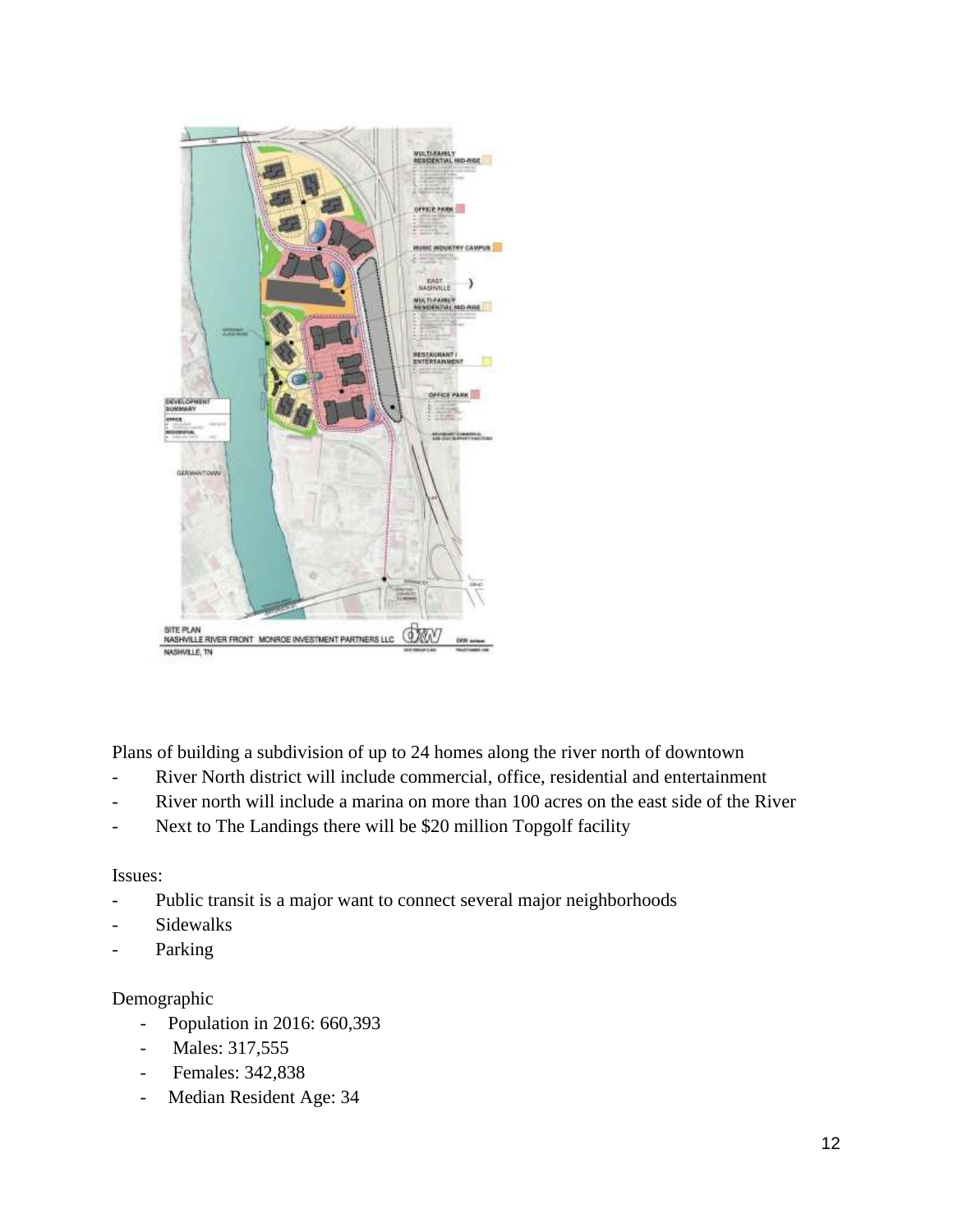- Median Household Income: \$54,310
- Median House or Condo value: \$210,600

Fort Lauderdale Population: 178,764

**Demographics** 

- Males: 52.5%
- Females: 47.5%
- Median Resident Age: 40.1 years
- Estimated Median Household Income: \$52,813
- Estimated Median Condo Value: \$41,098
- Races
	- White: \$47.6
	- Black: \$31.6
	- Hispanic: \$17.3

-

Mission- "To stimulate and sustain economic development and livability in Downtown Fort Lauderdale by facilitating public and private investment."

Vision- "A vibrant, sustainable and inclusive world-class downtown."

Projects

- Purchased land to build the Broward Center for the Performing Arts and the Museum of Art.
- More than 17,000 residential units, 4.3 million sq. ft. of office, 2.8 million sq. ft. of commercial and 1,200 hotel rooms either exist, are under construction or approved to be built in Downtown FTL.
- Recently began a new joint City/County government campus, and the redevelopment of a new Federal Courthouse.
- Initiated the Wave Streetcar project, a modern transit service that will follow a 2.8-mile route through Downtown FTL, paving the way for a County-wide rail network. Anticipated to start service in 2021.
- Riverwalk Connection, which provided the missing link from the shops on Las Olas Boulevard to the rest of the Riverwalk linear park.
- Street lighting, trees, and public art within Downtown
- Wrapping unsightly utility boxes with photos and murals and hanging a magical curtain of lights over SW 2 Street are other ways the DDA has improved the fabric of Downtown FTL.

Detroit Population: 672,829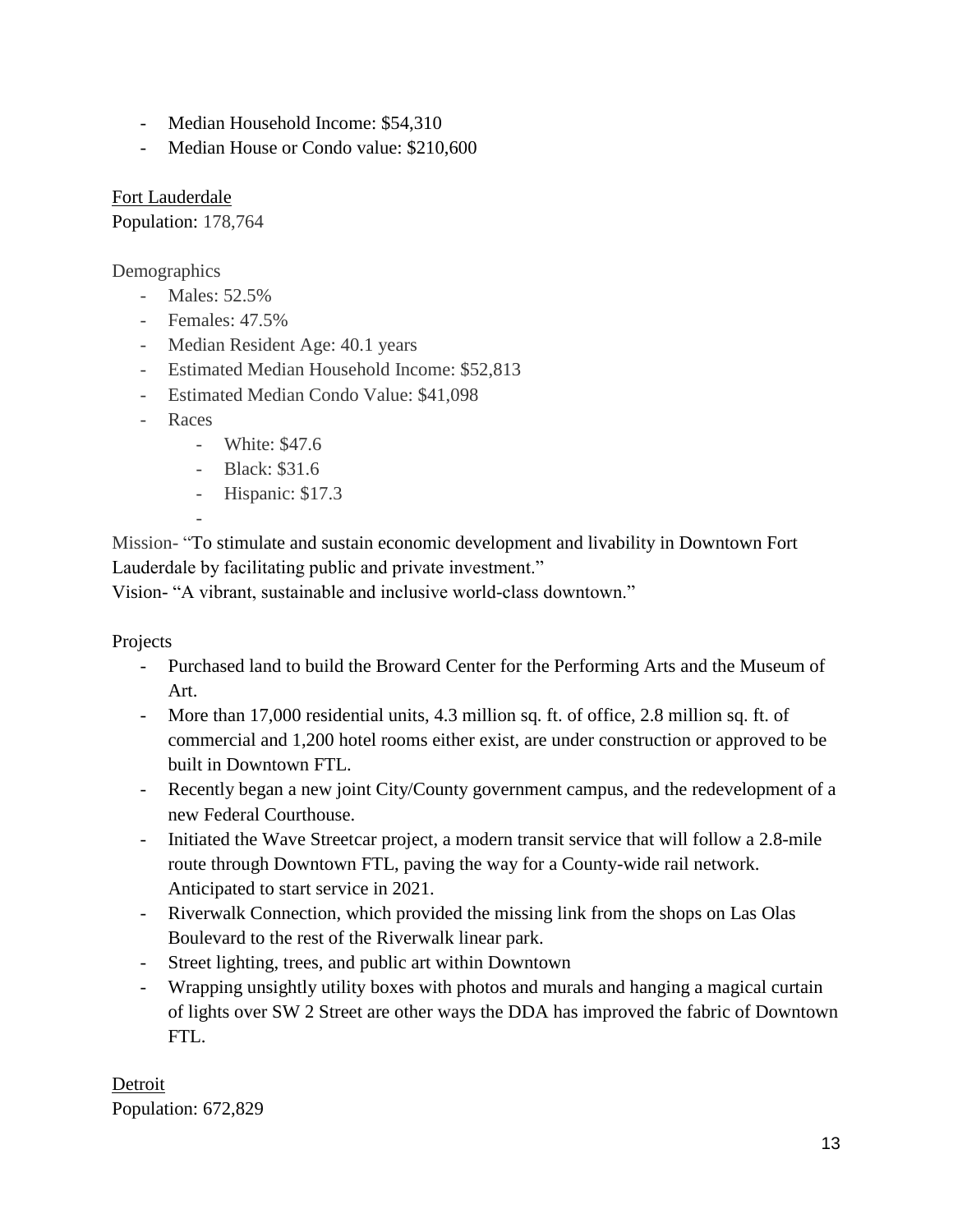#### Demographics

- Males: 49%
- Females: 51%
- Median Resident Age: 34.0 years
- Estimated Median Household Income: \$28,099
- Estimated Median Condo Value: \$43,500
- Races
	- Black: 78.7%
	- White: 10.8%
	- Hispanic: 7.0%

Mission- "The mission of the Detroit Metro Convention & Visitors Bureau is to market and sell the Detroit metropolitan region to business and leisure visitors in order to maximize economic impact."

#### Projects

- Seven-story building, mixed-use development proposed in Brush Park
- The Detroit Zoo is considering building a large aquarium near Hart Plaza
- Olympia announces more new construction, rehabs in arena district
- The Grand Circus Park building will be redeveloped with apartments and retail
- \$65 million performance complex coming to Wayne State
- The Motown Museum is about to undergo a \$50 million, 50,000-square-foot expansion. Expect a new theatre, recording studios, interactive exhibits, and meeting spaces. It should be an even bigger attraction for tourists, music lovers, and residents once completed.

# Qualitative Research **Ben Mazor - Bradley Alumni**

Ben Mazor is a Bradley Alumni who graduated in 2016. While he does not live downtown he seriously considered it and looked at many apartments. He currently works downtown and utilizes the nightlife.

What experience do you have downtown?

- Work
- Bars
- Walking round
	- Riverfront
	- Museum
	- Nightlife, restaurants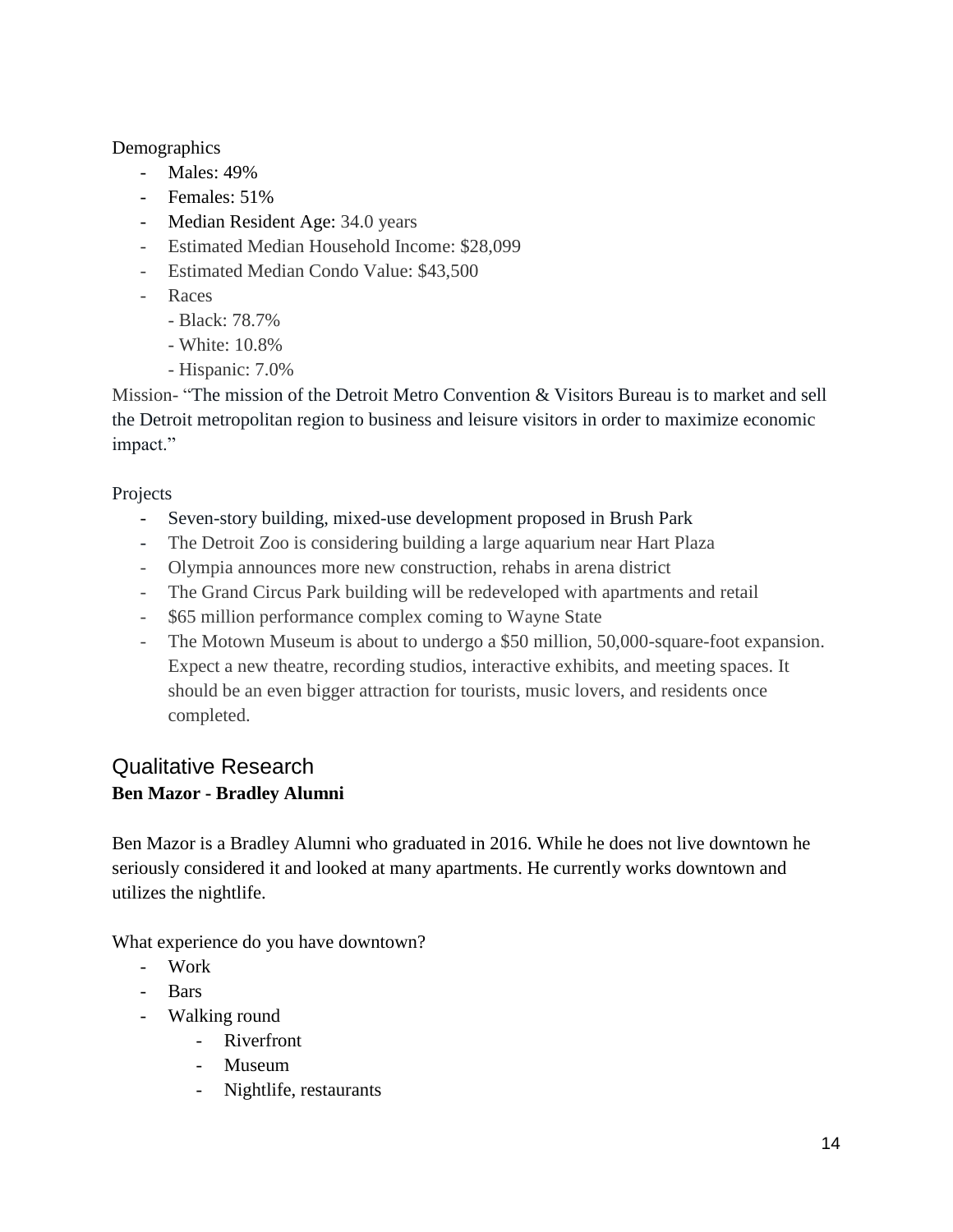Nightlife rating?

- 6.5
- Why?
	- Needs a bigger variety of things to do
	- Clubs and bars are too similar. Would be cool if they would have new things. "It all seems tired"

New things?

- Nothing specific
- Things to attract a younger audience and bring in college students like Farmington
- Could be more attractions. There is currently no reason to go downtown. Only at 11pm to Saddle Up bar
- There aren't any attractions for daytime
- Grocery store and more shopping essentials that there wouldn't be a need to drive
- Shopping center or mall

What stopped you from living downtown?

- There are two tall apartment buildings where he was looking. The issue was space in the apartment was fine. Matter of he didn't want drunk people yelling and loud and being noisy because the bars were right there.
- Looked at some others in warehouse district too small and too expensive
- Nowhere to get groceries and everyday products. Still had to drive to Walmart and target. Still need a car even though live downtown.
- Not much of a shopping thing
- Downtown is lacking a place to really go shopping.

What would the perks have been?

- Walk to work. The commute would have been short
- Walk to bars and events. Minimize need to drive
- Downtown has food carts and trucks line up on main street so lunch is easier

How is the personality/culture to the city?

- No personality
- Everyone works and then leaves

Why did you decide to live where you are living now?

- Being able to have an animal was important
- Space, good price, midway between Northwoods mall and grand prairie.
- Drive five minute to Walmart and two minutes to target

Where do people do their shopping?

- The malls Northwoods and grand prairie, target, Walmart

#### **James Muncy - Bradley Professor**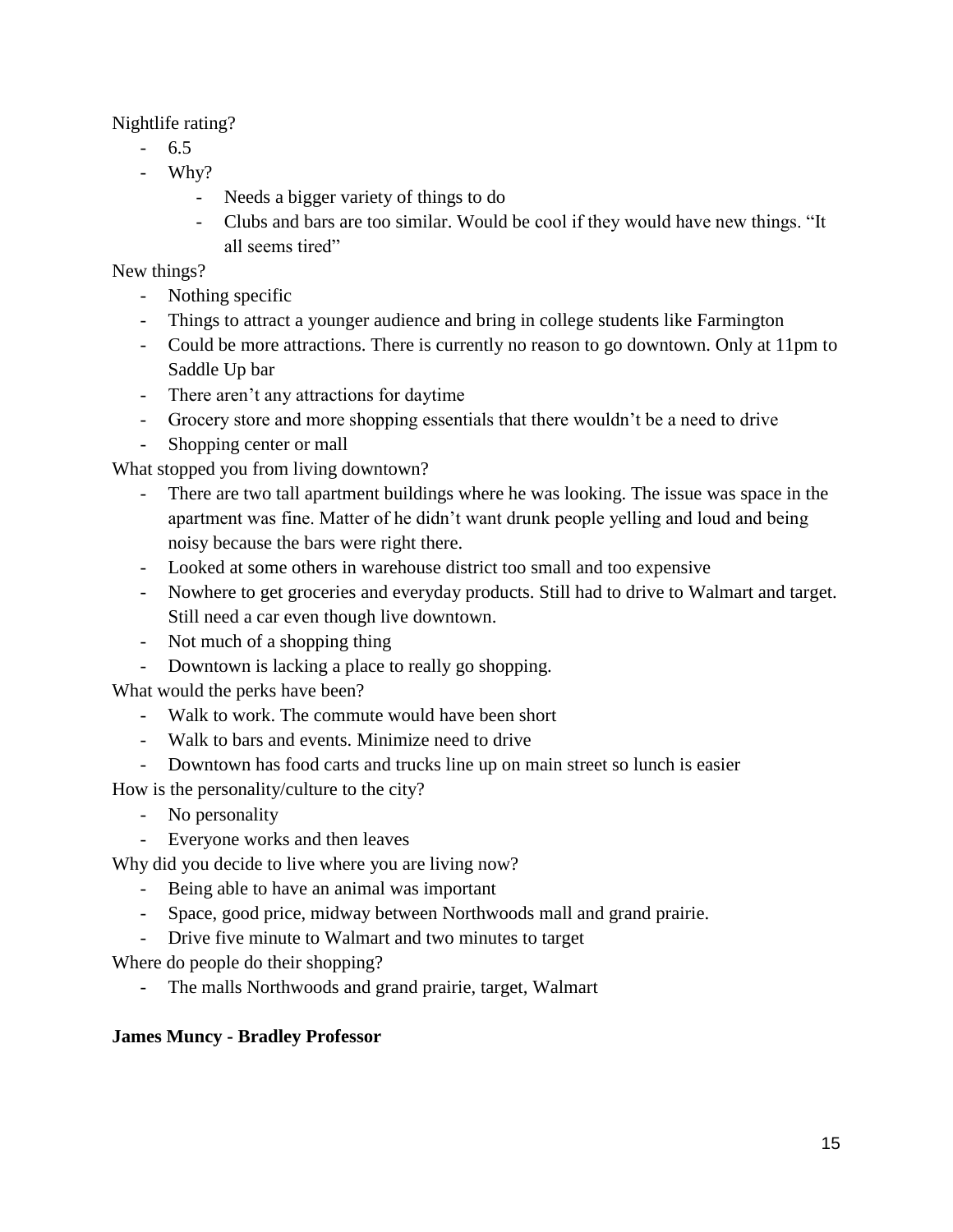Mr. Muncy is a professor at Bradley University who also lives in downtown Peoria in the Twin Towers with his wife. He recently moved to Peoria, IL from Georgia this past summer. We were only able to send Mr. Muncy a few questions via email.

How long have you lived downtown?

- Since June 15, 2017

What attracted you to live in downtown Peoria?

- The Twin Towers, that I could buy a full-floor unit, and that it was close to Bradley where I work.

How did you find out about downtown living options?

- Zillow

Do you view downtown Peoria as safe? If not, provide an example.

- The Twin Towers are. We have a 24-hr. doorman to keep anyone but residents and their guests out. And, living on the 21st floor, I am not concerned about anyone breaking in through my window.
- When we go outside of the towers, we often get approached by people asking us for money. That doesn't make me feel unsafe. I am 6'5" tall and weigh almost 300 lbs. On the other hand, it does make my wife who is 5'2" tall feel unsafe. I wish they would leave us alone, not for my sake but for my wife's sake.

Do you view downtown Peoria as clean? If not, provide an example.

Yes, I guess. I don't see it as being dirty.

Are there enough food/beverage options?

- Yes

Is parking downtown satisfactory?

- It is for us and our guests. We have two reserved spots but they do cost \$65 per month each. Our guests can part in the guest parking at the Towers.

Is there enough entertainment in the city?

- Yes, we enjoy being across the street from the Civic Center.

Is the price of living in the city affordable? Is it worth it?

- Our unit is affordable to us now at this stage in our life. It probably would not have been affordable to us earlier in our life. It is worth it to us at this stage in life. It probably would not have been worth it earlier in our life.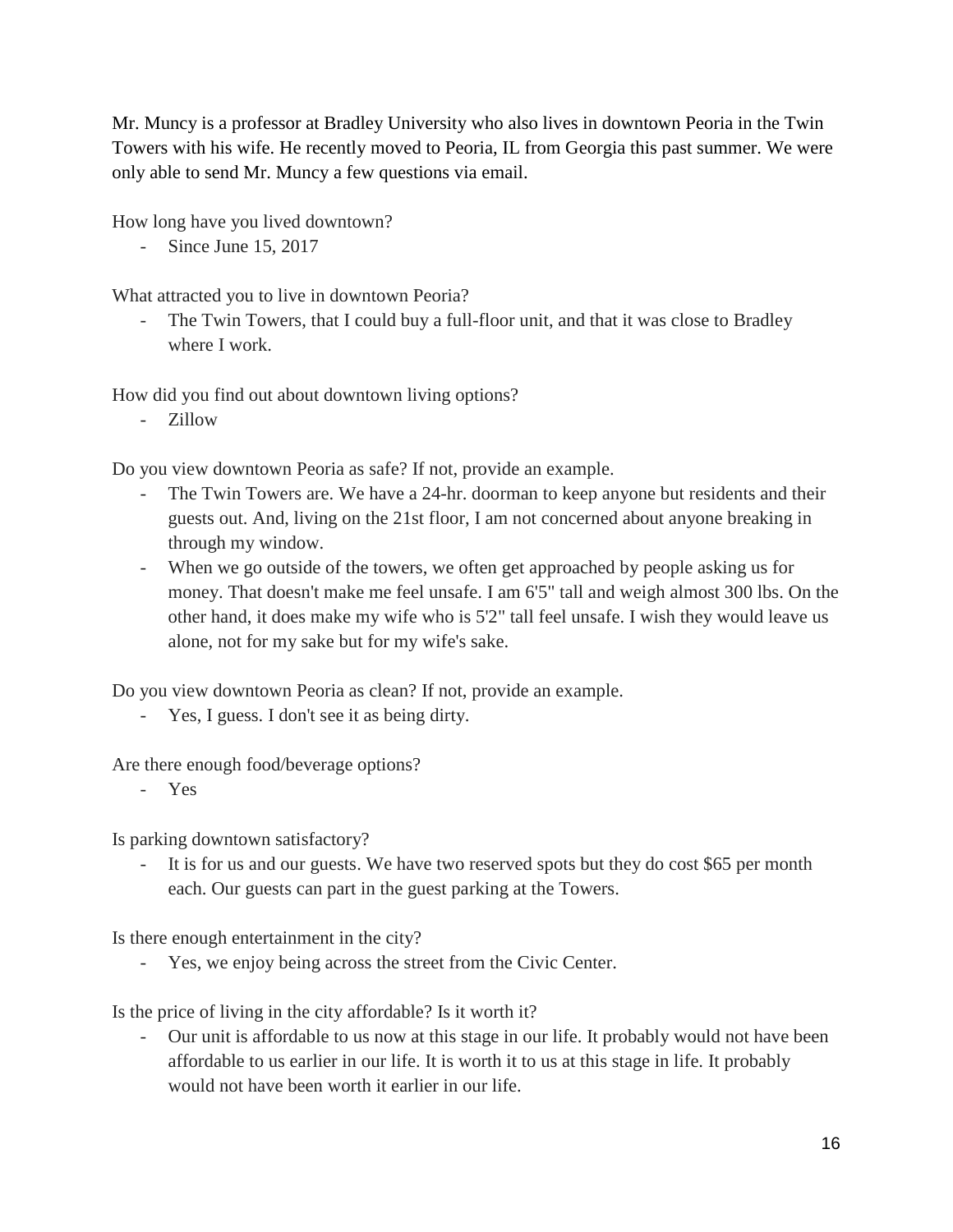Is there a sense of community?

- To a certain extent. We have met many of our neighbors in the elevator and parking garage. Also, I am a Member of First Methodist Church which is downtown. That helps me get a feeling of community.

What do you like about living downtown?

The Towers where I have a fantastic view, no lawn to keep, 24-hour security, and a fullfloor unit where I don't have to worry about my neighbors disturbing me. I also love being close to Bradley where I work.

What do you dislike about living downtown?

- I absolutely despise the noisy motorcycles. Perhaps it is the way they reverberate off the other buildings. I don't know. But they are much louder than the sirens of the police and ambulances going down the street. We are across the street from the emergency warning sirens and the motorcycles are even louder than them. Not all motorcycles are bad. The ones that are street legal are fine. But so many of them have tail-pipes that have been modified to make more noise and I am sure that they are way above the noise level allowed by law. However, obviously the police don't care and so we are stuck hearing these noisy, obnoxious, illegal motorcycles roar down the roads all the time. If I were trying to improve real estate as an investment downtown, I would do my best to get the police to enforce the laws that are on the books against motorcycles that are modified to make a bunch of noise. I am sure that other residents are as annoyed as I am.

Do you prefer renovated old buildings or modern new buildings in downtown?

- I prefer the towers because of the view.

Do you prefer to rent or own a home in downtown?

- We own our unit.

What would you like to see more of in downtown?

- I don't care one way or the other. I do hope that other building won't go up which would block our view.

What would you like to see new in downtown?

- New police officers who would enforce the noise ordinances against illegally modified motorcycles.

How would you rate your overall lifestyle?

- Wonderful.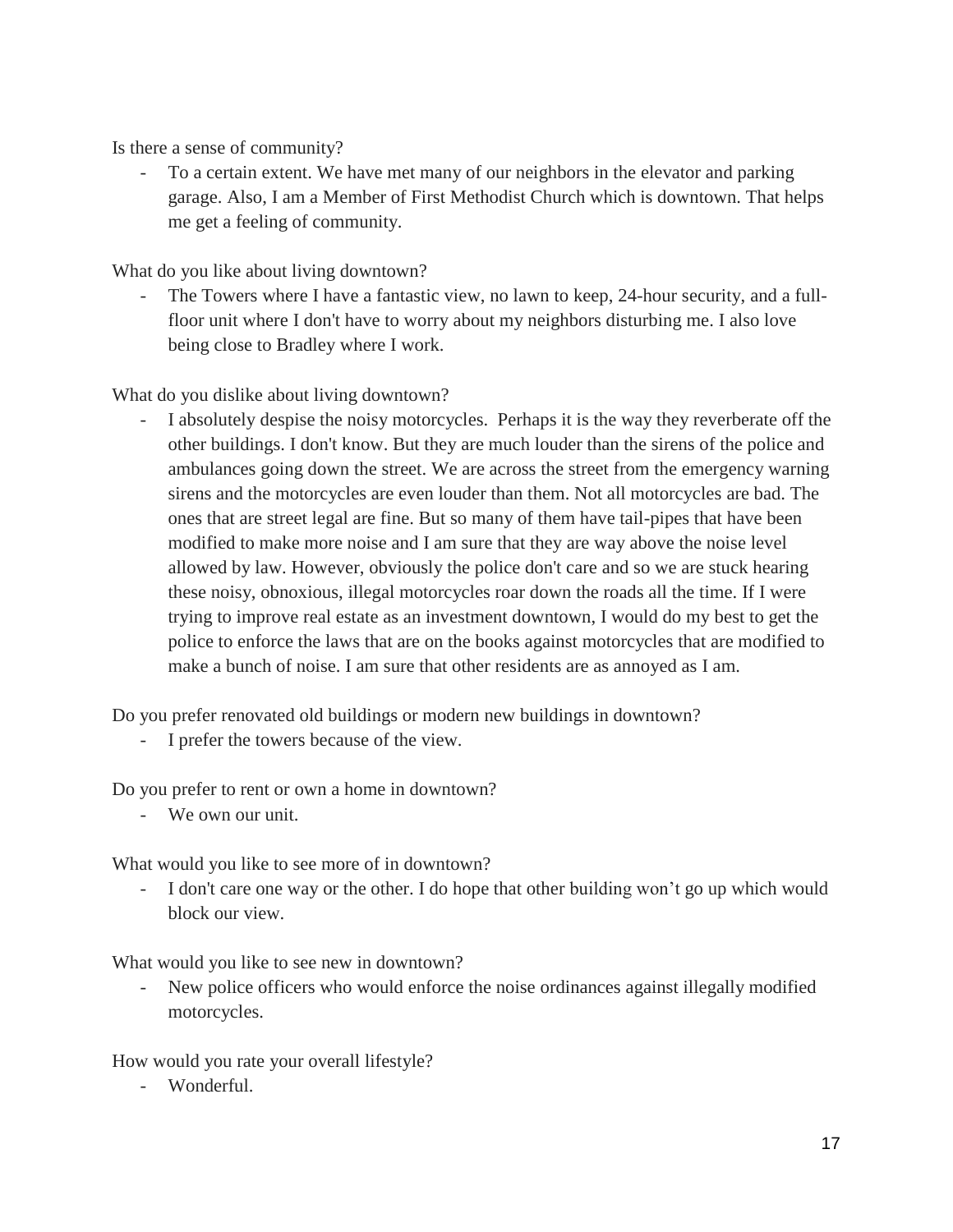Are you satisfied with your choice to live downtown?

- Absolutely.

How long do you plan on living in the downtown area for?

- For as long as I live in Peoria and teach at Bradley.

#### **Julie Hohulin - CAT Employee**

in Murray Building, her husband works downtown at cat

How long have you lived downtown?

Been there for 15 months, moved from Morton because they are in early 50s and travel a lot. So, they wanted to simplify their living arrangement (No taking care of a lawn and things like that). Spent a lot of recreational time in Peoria so they wanted to be closer.

What do you like about downtown?

- Summertime riverfront activities so they can walk there. Close to the trail by the river. Restaurants they can walk to. Walking to work for her husband, they have gone down to one car.

Nightlife rating?

- Summertime 8/9 because always something happening
- Winter 5 just because not much going on like the outdoor activities
- They go to the heights a lot

What are some new things you would like to see?

- Indoor farmers market was fun for them so a space like that would be great
- JK Williams (whiskey distillery) is closing in East Peoria so bringing something like that over here
- Things like the escape room
- More live music options

Do you think there is a specific culture/personality of downtown?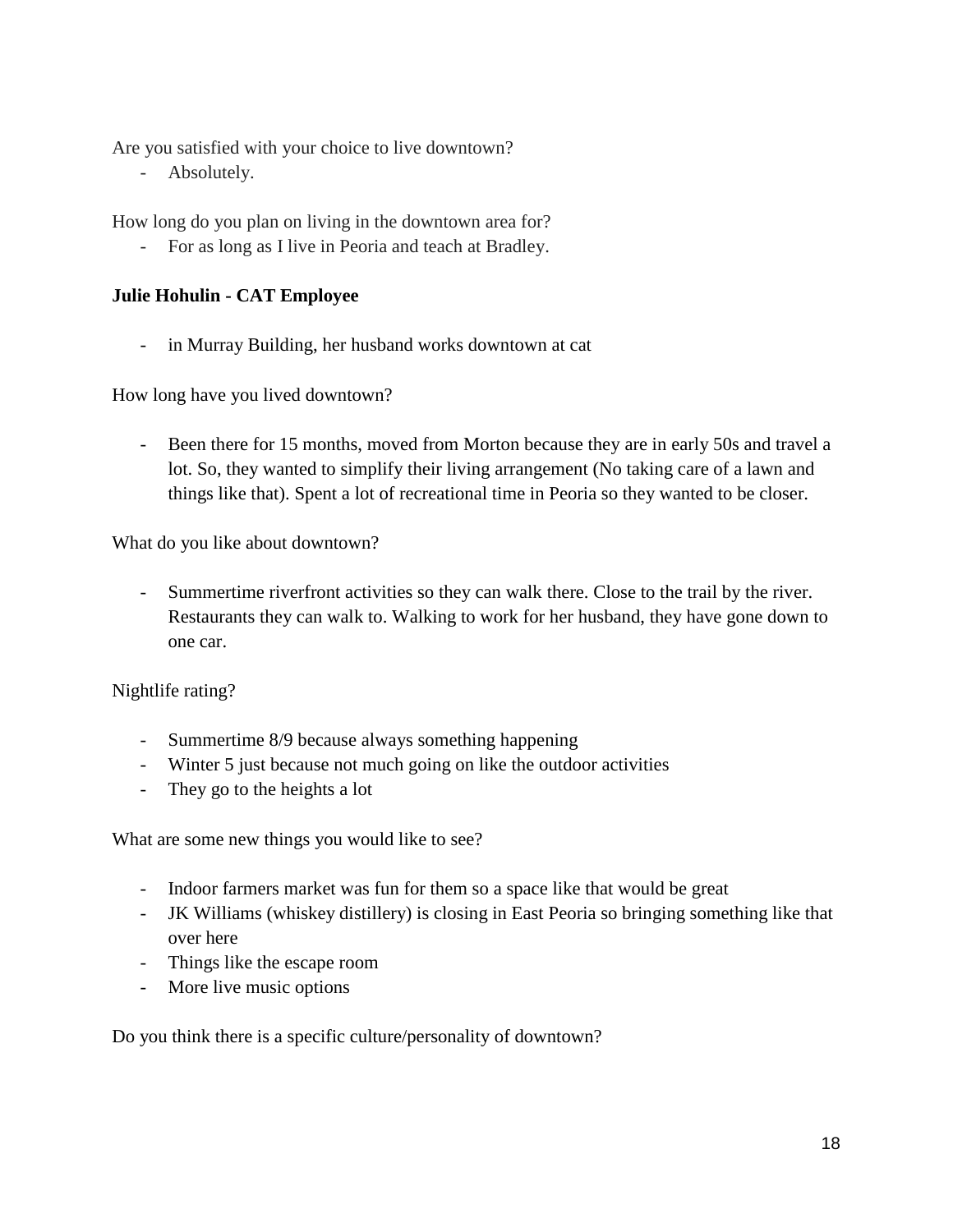- People who don't live downtown would be surprised to see there are a lot of people loving this lifestyle
- People think it is dangerous but she says she always feels safe
- Perception that there aren't middle class families
- Not college

Where do you do your shopping?

- Grocery bulk has been in schnucks because close by work
- East Peoria Kroger
- InstaCart grocery delivery
- Target in East Peoria
- Like the coffee shops downtown
- No retail downtown, spends more money in the heights
- Would love to have a grocery store or something like a Walgreens

# Sampling Plan

Our group used a snowball sampling, also called referral sampling plan for the survey. Mrs. Walker provided a contact list of property owners in the Downtown Peoria area. We emailed them a link to our survey and requested they send the survey along to their residents. Along with sending the survey, we posted the survey on to social media pages and specifically requested only those who live Downtown complete the survey. At a Downtown Advisory Commission meeting, we shared the survey with the members and again requested they send the survey along to others that live Downtown. The survey was send out on March 29th and closed April 18th. The survey was open for about 3 weeks.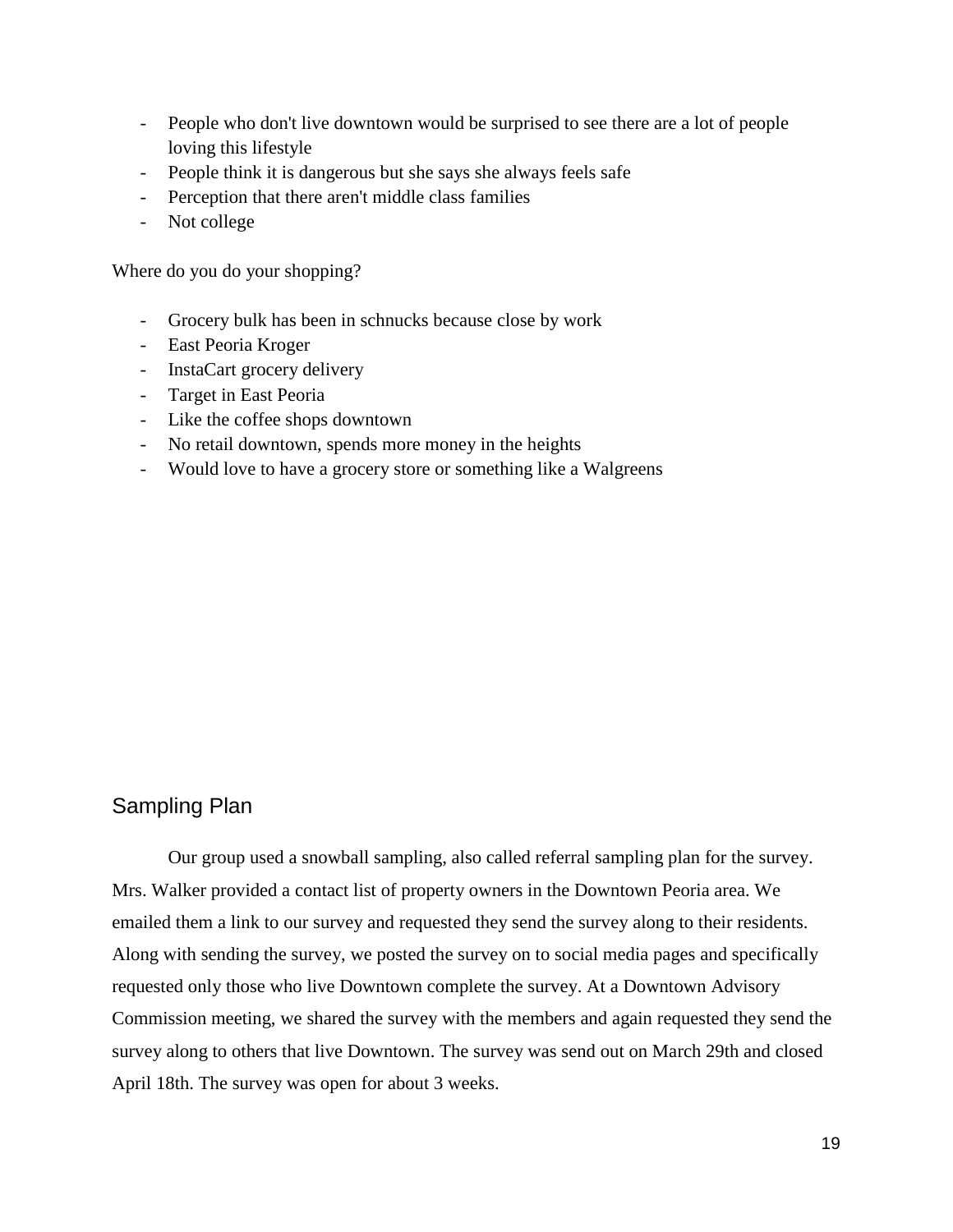# **Downtown Peoria Research Questionnaire**

We are a group of Bradley University students conducting a survey for our Marketing Research class. We are working with a nonprofit development group and a public forum to enhance downtown Peoria. Your answers will have an impact on the future of downtown Peoria. Your answers will be kept confidential and anonymous. Please take your time to answer as thoroughly as possible**.**

Where did you live before moving to downtown Peoria?

\_\_\_\_\_\_\_\_\_\_\_\_\_\_\_\_\_\_\_\_\_\_\_\_\_\_\_\_\_\_\_\_\_\_\_\_\_\_\_\_\_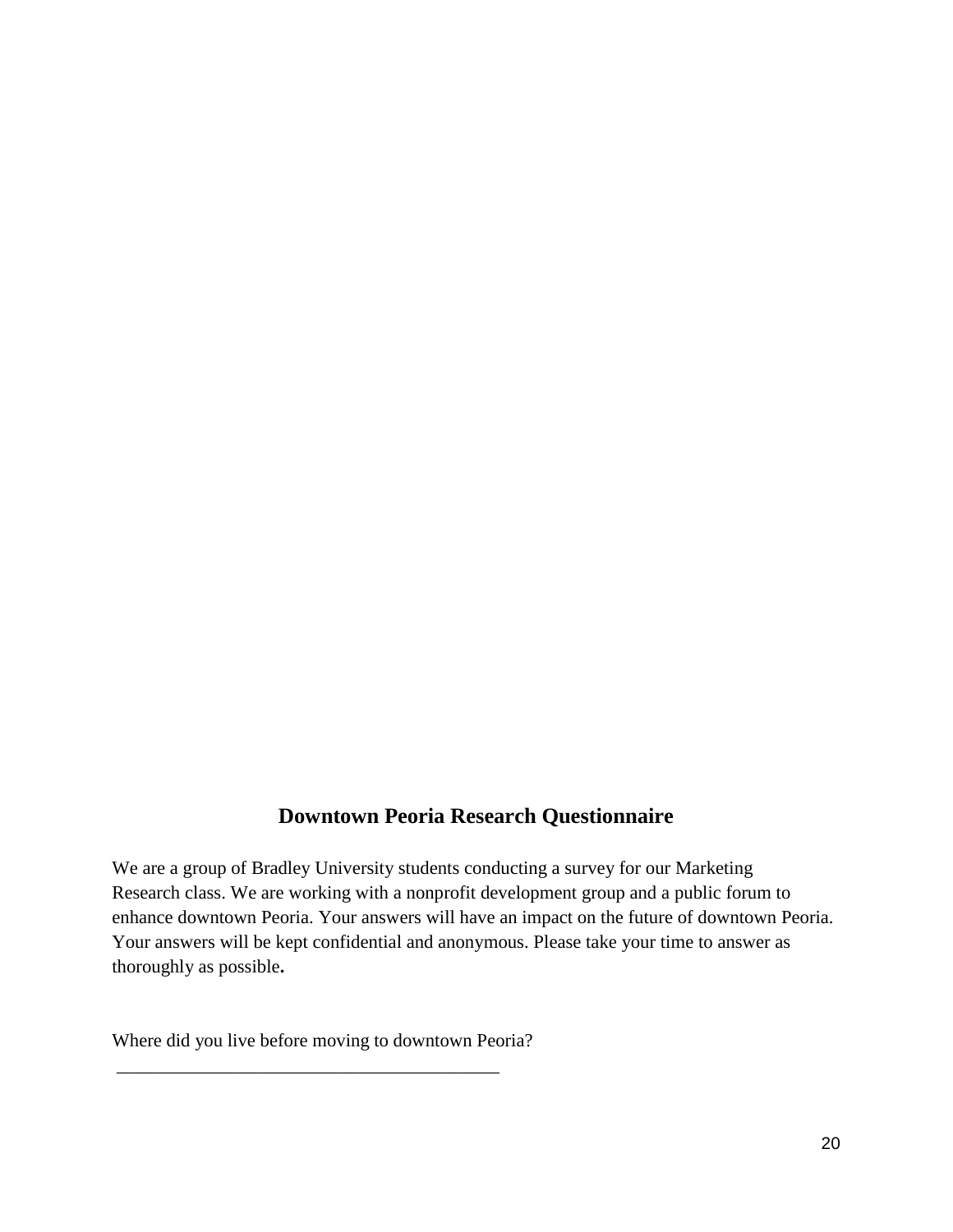How important were each of the following in your decision to move to downtown Peoria? Please respond to these on a scale of "1" indicating *Not Important* to "10" indicating *Extremely Important* by marking the appropriate response.

|                 | Not Important                                |                |   |                |   |   |                |   |   | <b>Extremely Important</b> |  |
|-----------------|----------------------------------------------|----------------|---|----------------|---|---|----------------|---|---|----------------------------|--|
| Safety          | 1                                            | 2              | 3 | $\overline{4}$ | 5 | 6 | $\tau$         | 8 | 9 | 10                         |  |
| Availability of | $\mathbf{1}$                                 | $\overline{2}$ | 3 | $\overline{4}$ | 5 | 6 | $\tau$         | 8 | 9 | 10                         |  |
| Parking         |                                              |                |   |                |   |   |                |   |   |                            |  |
| Sense of        | $\mathbf{1}$                                 | $\overline{2}$ | 3 | $\overline{4}$ | 5 | 6 | $\overline{7}$ | 8 | 9 | 10                         |  |
| Community       |                                              |                |   |                |   |   |                |   |   |                            |  |
| Affordability   | $\mathbf{1}$                                 | $\overline{2}$ | 3 | $\overline{4}$ | 5 | 6 | $\tau$         | 8 | 9 | 10                         |  |
| Being Near My   | $\mathbf{1}$                                 | $\overline{2}$ | 3 | $\overline{4}$ | 5 | 6 | 7              | 8 | 9 | 10                         |  |
| Place of Work   |                                              |                |   |                |   |   |                |   |   |                            |  |
| Easy Access to  | $\mathbf{1}$                                 | 2              | 3 | $\overline{4}$ | 5 | 6 | $\overline{7}$ | 8 | 9 | 10                         |  |
|                 | <b>Entertainment/Recreational Activities</b> |                |   |                |   |   |                |   |   |                            |  |
| Being Near      | $\mathbf{1}$                                 | 2              | 3 | $\overline{4}$ | 5 | 6 | $\tau$         | 8 | 9 | 10                         |  |
| Family/Friends  |                                              |                |   |                |   |   |                |   |   |                            |  |

The following statements are regarding your perceptions and experiences living in Downtown Peoria. Please respond to these statements on a scale from "1" indicating *Strongly Disagree* to "10" indicating *Strongly Agree* by marking the appropriate response.

|                                             | <b>Strongly Disagree</b>        | <b>Strongly Agree</b>                         |
|---------------------------------------------|---------------------------------|-----------------------------------------------|
| Downtown Peoria is safe during the day.     | Downtown parking is affordable. |                                               |
| Downtown Peoria is safe at night.           |                                 | The public transportation system in Peoria is |
| The downtown area is an acceptable level of | convenient.                     |                                               |
| cleanliness.                                |                                 | The public transportation system in Peoria is |
| Downtown Peoria offers convenient places    | easy to use.                    |                                               |
| to recycle.                                 |                                 | Being a member of this community is part of   |
| On-street parking is safe.                  |                                 |                                               |
| Downtown parking structures are safe.       | my identity.                    |                                               |
| It is easy to find parking downtown.        |                                 |                                               |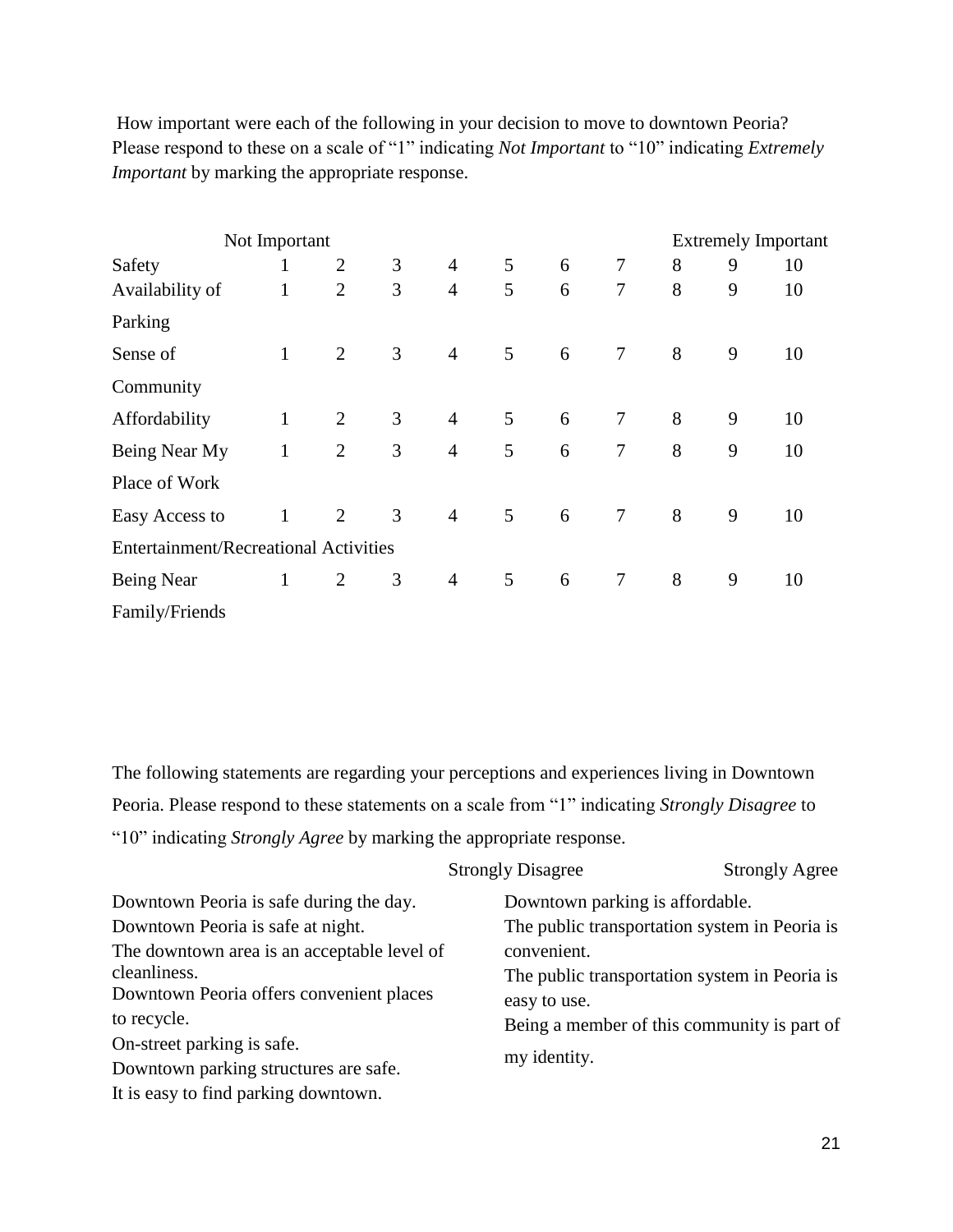|       | There is a strong sense of community in             |   |                |                |   |                |   |   |                                           | 2              | 3                           | $\overline{4}$ | $\overline{5}$ | 6               | $\overline{7}$  | 8               | 9 | 10 |    |
|-------|-----------------------------------------------------|---|----------------|----------------|---|----------------|---|---|-------------------------------------------|----------------|-----------------------------|----------------|----------------|-----------------|-----------------|-----------------|---|----|----|
|       | Downtown Peoria.                                    |   |                |                |   |                |   |   |                                           |                |                             |                |                |                 |                 |                 |   |    |    |
|       |                                                     |   |                |                |   |                |   |   | Downtown Peoria is an affordable place to | $\mathbf{1}$   | 2                           | 3              | $\overline{4}$ | 5 <sup>5</sup>  | 6               | $\overline{7}$  | 8 | 9  | 10 |
| live. |                                                     |   |                |                |   |                |   |   |                                           | $\mathbf{1}$   | 2                           | 3              | $\overline{4}$ | $5\overline{)}$ | 6               | $\overline{7}$  | 8 | 9  | 10 |
|       | Downtown Peoria has affordable dining<br>options.   |   |                |                |   |                |   |   | 1                                         | $\overline{2}$ | 3                           | $\overline{4}$ | 5              | 6               | $\overline{7}$  | 8               | 9 | 10 |    |
|       | Downtown Peoria has affordable shopping<br>options. |   |                |                |   |                |   |   | $\mathbf{1}$                              | $\overline{2}$ | 3                           | $\overline{4}$ | 5 <sup>5</sup> | 6               | $\tau$          | 8               | 9 | 10 |    |
|       |                                                     |   |                |                |   |                |   |   |                                           |                |                             |                |                |                 |                 |                 |   |    |    |
|       |                                                     |   |                |                |   |                |   |   |                                           | $\mathbf{1}$   | $\overline{2}$              | 3              | $\overline{4}$ | $5\overline{)}$ | $6\overline{6}$ | $\overline{7}$  | 8 | 9  | 10 |
|       | 2                                                   | 3 | $\overline{4}$ | 5              | 6 | 7              | 8 | 9 | 10                                        |                |                             |                |                |                 |                 |                 |   |    |    |
|       | 2                                                   | 3 | $\overline{4}$ | $\mathfrak{S}$ | 6 | $\tau$         | 8 | 9 | 10                                        |                |                             |                |                |                 |                 |                 |   |    |    |
|       | $\overline{2}$                                      | 3 | $\overline{4}$ | 5              | 6 | $\tau$         | 8 | 9 | 10                                        | 1              | $\overline{2}$              | 3              | $\overline{4}$ | $\mathfrak{S}$  | $6\overline{6}$ | $\tau$          | 8 | 9  | 10 |
| 1     | $\overline{2}$                                      | 3 | $\overline{4}$ | 5              | 6 | $\overline{7}$ | 8 | 9 | 10                                        | 1              | 2                           | 3              | $\overline{4}$ | 5               | 6               | $7\phantom{.0}$ | 8 | 9  | 10 |
|       | 2                                                   | 3 | 4              | 5              | 6 | 7              | 8 | 9 | 10                                        |                |                             |                |                |                 |                 |                 |   |    |    |
| 1     | $\overline{2}$                                      | 3 | $\overline{4}$ | 5 <sup>5</sup> | 6 | 7              | 8 | 9 | 10                                        | 1              | $\mathcal{D}_{\mathcal{L}}$ | 3              | $\overline{4}$ | 5               | 6               | 7               | 8 | 9  | 10 |

In the past year, how many times have you engaged in the following Downtown Peoria activities?

| Peoria Riverfront Museum's            | $1-2$   |       | $3-4$ 5-6 7-8           |      | $9+$ |
|---------------------------------------|---------|-------|-------------------------|------|------|
| giant screen theater<br>Dining/Coffee |         |       | $1-2$ $3-4$ $5-6$ $7-8$ |      | $9+$ |
| Bars/Clubs                            |         |       | $1-2$ $3-4$ $5-6$ $7-8$ |      | $9+$ |
| Theater performance                   |         |       | $1-2$ $3-4$ $5-6$ $7-8$ |      | $9+$ |
| Shopping                              |         |       | $1-2$ $3-4$ $5-6$ $7-8$ |      | $9+$ |
| Indoor/outdoor live music             | $1 - 2$ | $3-4$ | $5-6$                   | -7-8 | $9+$ |

Rank in order which food related/restaurants you would be interested to see come to the Downtown Peoria area with "1" indicating *most interested*, "2" the *second most interested* and so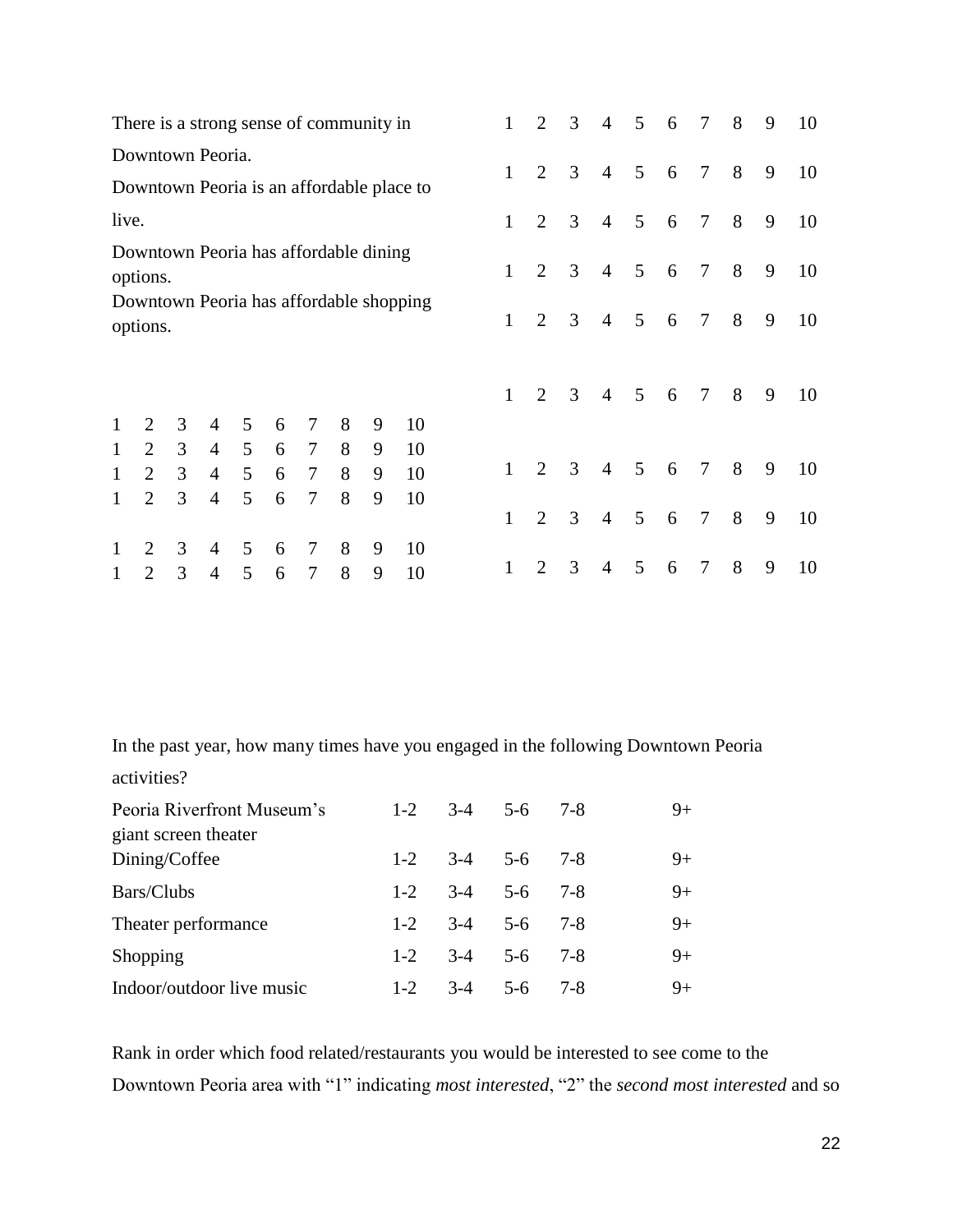on to "5" indicating *least interested*. You can just click and drag the different items into the order that captures your desires.

- \_\_\_\_\_\_ Asian Restaurant \_\_\_\_\_\_ Mexican Restaurant
- \_\_\_\_\_\_ Fast Food
- \_\_\_\_\_\_ Sandwich Shop
- \_\_\_\_\_\_ Seafood Restaurant
- \_\_\_\_\_\_ Other

Where do you primarily shop for the following categories of items?

Groceries \_Downtown Peoria \_Other area in Peoria \_Peoria Heights \_East Peoria \_Other City

Clothing \_Downtown Peoria \_Other area in Peoria \_Peoria Heights \_East Peoria \_Other City

Home Appliances \_Downtown Peoria \_Other area in Peoria \_Peoria Heights \_East Peoria \_Other **City** 

Pharmacy \_Downtown Peoria \_Other area in Peoria \_Peoria Heights \_East Peoria \_Other City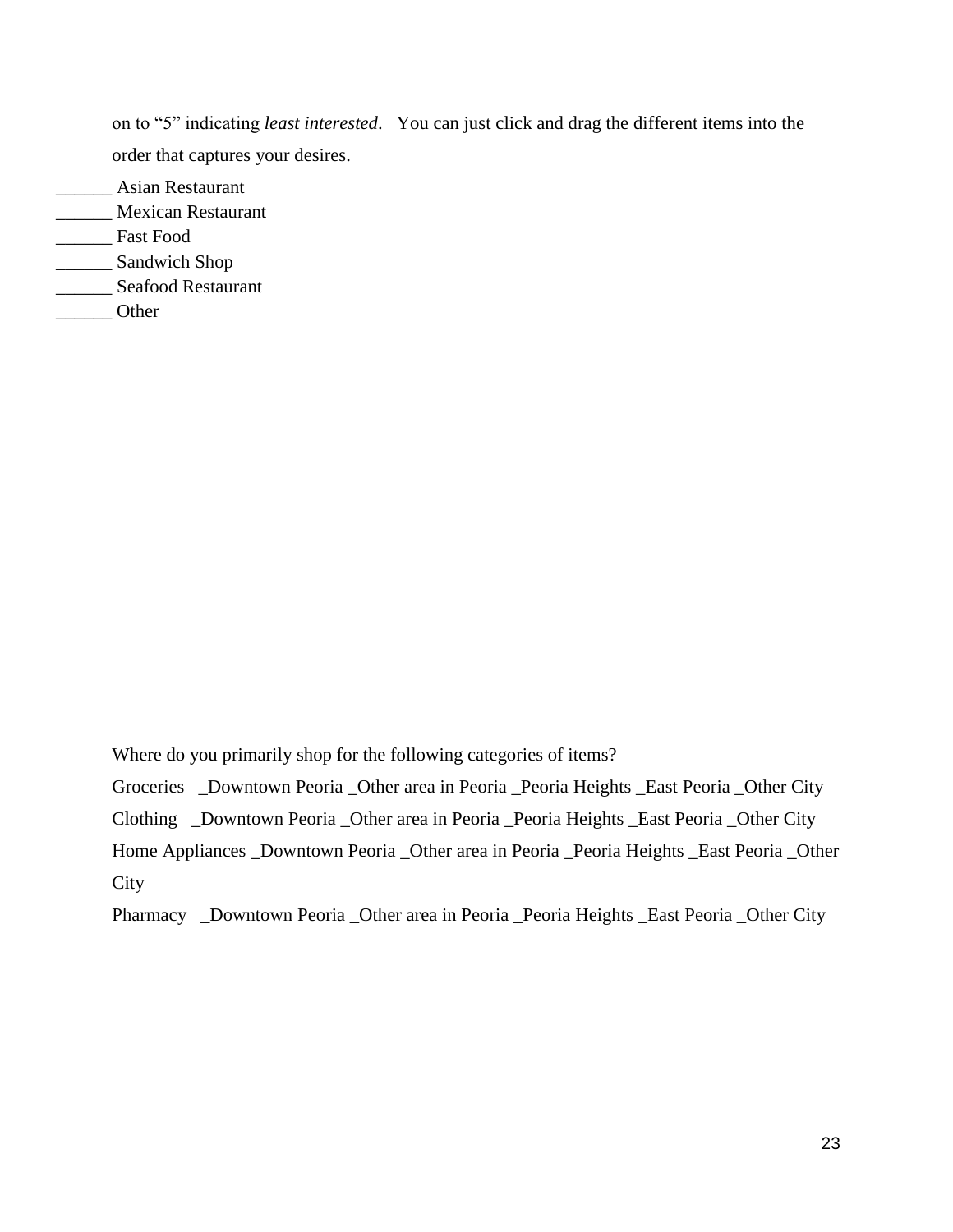Footwear \_Downtown Peoria \_Other area in Peoria \_Peoria Heights \_East Peoria \_Other City Electronics Downtown Peoria Other area in Peoria Peoria Heights East Peoria Other City Entertainment Downtown Peoria Other area in Peoria Peoria Heights East Peoria Other **City** 

Sports \_Downtown Peoria \_Other area in Peoria \_Peoria Heights \_East Peoria \_Other City Beauty \_Downtown Peoria \_Other area in Peoria \_Peoria Heights \_East Peoria \_Other City Holiday \_Downtown Peoria \_Other area in Peoria \_Peoria Heights \_East Peoria \_Other City

Rank in order which retail shops you would be interested to see come to the Downtown Peoria area with "1" indicating *most interested*, "2" the *second most interested* and so on to "5" indicating *least interested*. You can just click and drag the different items into the order that captures your desires.

\_\_\_\_\_\_Salon/Barber Services

- \_\_\_\_\_\_Drugstore
- \_\_\_\_\_\_Department Store
- \_\_\_\_\_\_Grocery Store
- \_\_\_\_\_\_Discount Store
- \_\_\_\_\_\_Clothing Store
- \_\_\_\_\_\_Outdoor/Recreational Opportunities
- \_\_\_\_\_\_Dog Park
- \_\_\_\_\_\_Other

If you could choose one new business to come to downtown Peoria, what would it be?

\_\_\_\_\_\_\_\_\_\_\_\_\_\_\_\_\_\_\_\_\_\_\_\_\_\_\_\_\_\_\_\_\_\_\_\_\_\_\_\_\_\_\_\_\_\_\_\_\_\_\_\_\_\_\_\_\_\_\_\_\_\_

| Overall:                                   | <b>Strongly Disagree</b>             | <b>Strongly Agree</b>                        |
|--------------------------------------------|--------------------------------------|----------------------------------------------|
| I feel safe living in Downtown Peoria      |                                      | I intend to continue living downtown for the |
| I think the downtown area is clean         | foreseeable future.                  |                                              |
| Parking is not a problem in Downtown       | I would consider buying a condo or   |                                              |
| Peoria                                     | townhouse                            |                                              |
| Overall, I am satisfied with my experience | I would recommend living downtown to |                                              |
| living downtown.                           | others.                              |                                              |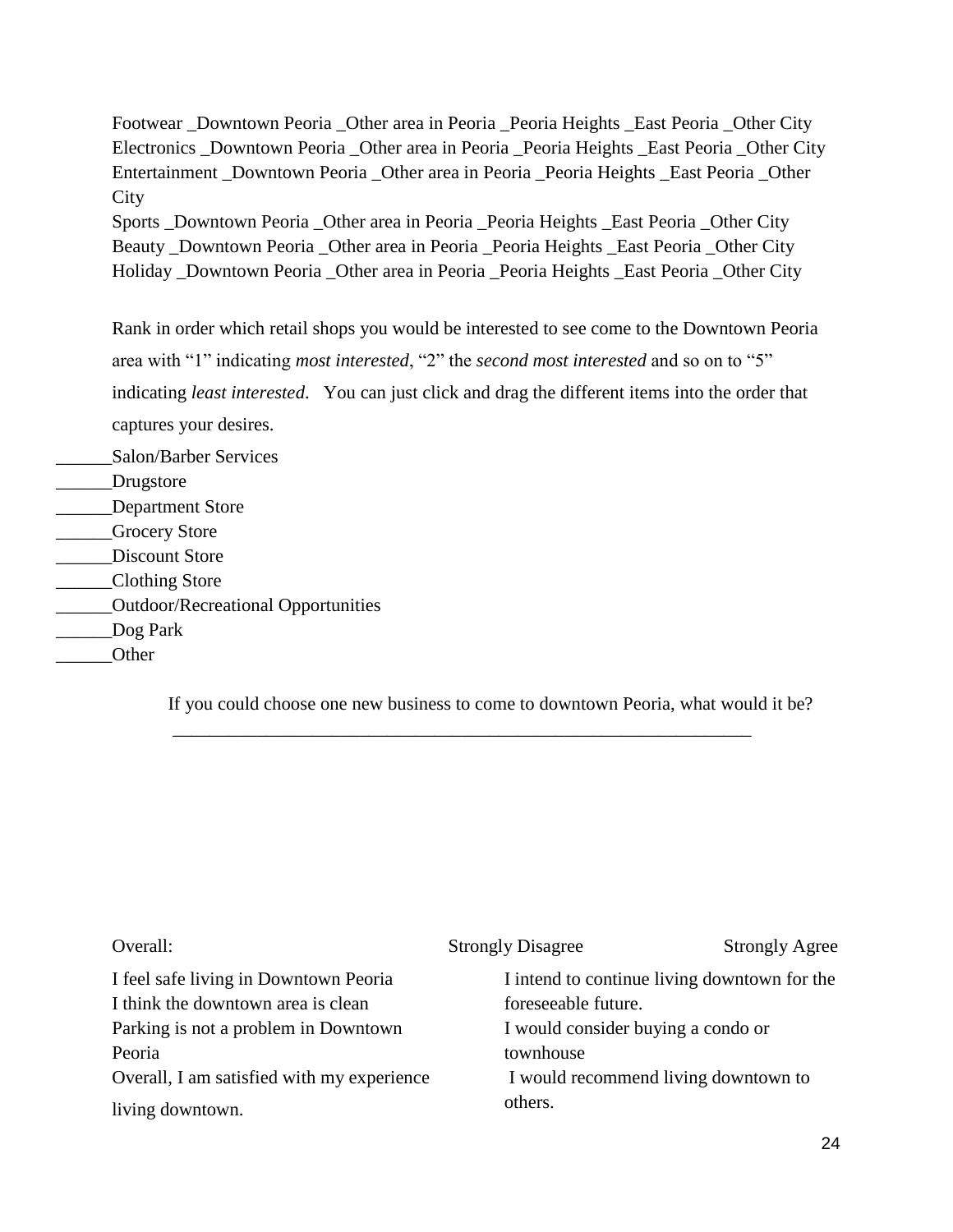| I wish there were more affordable rental |                         |                |                |   |            |   |   |    |              |                             |                         |                |     |         |                |                |   |    |
|------------------------------------------|-------------------------|----------------|----------------|---|------------|---|---|----|--------------|-----------------------------|-------------------------|----------------|-----|---------|----------------|----------------|---|----|
| options downtown                         |                         |                |                |   |            |   |   |    |              | $\overline{2}$              | $\overline{\mathbf{3}}$ | $\overline{4}$ |     | 5 6 7 8 |                |                | 9 | 10 |
| I wish there were more places to dine    |                         |                |                |   |            |   |   |    |              |                             |                         |                |     |         |                |                |   |    |
| downtown                                 |                         |                |                |   |            |   |   |    | $\mathbf{1}$ | 2                           | $\overline{3}$          | $\overline{4}$ | 5 6 |         | 7 8            |                | 9 | 10 |
| I wish there were more places to shop    |                         |                |                |   |            |   |   |    |              |                             |                         |                |     |         |                |                |   |    |
| downtown                                 |                         |                |                |   |            |   |   |    | $1 \quad$    | 2                           | $\overline{\mathbf{3}}$ | $\overline{4}$ | 5 6 |         | 7 8            |                | 9 | 10 |
| I would like to see more public art      |                         |                |                |   |            |   |   |    |              |                             |                         |                |     |         |                |                |   |    |
| downtown                                 |                         |                |                |   |            |   |   |    | $\mathbf{1}$ | $\overline{2}$              | $\overline{3}$          | $\overline{4}$ | 5 6 |         | $\overline{7}$ | 8 <sup>8</sup> | 9 | 10 |
|                                          |                         |                |                |   |            |   |   |    |              |                             |                         |                |     |         |                |                |   |    |
|                                          |                         |                |                |   |            |   |   |    | $\mathbf{1}$ | $\overline{2}$              | $\overline{\mathbf{3}}$ | $\overline{4}$ |     | 5 6 7 8 |                |                | 9 | 10 |
|                                          |                         |                |                |   |            |   |   |    |              |                             |                         |                |     |         |                |                |   |    |
| $\overline{2}$                           |                         | 3 4 5          |                | 6 | $\tau$     | 8 | 9 | 10 |              | 2                           | $\overline{3}$          | $\overline{4}$ | 5 6 |         | $\overline{7}$ | 8 <sup>8</sup> | 9 | 10 |
| 2                                        | $\overline{\mathbf{3}}$ |                | $4\quad 5$     | 6 | $7\degree$ | 8 | 9 | 10 |              |                             |                         |                |     |         |                |                |   |    |
| $\overline{2}$                           | 3                       | $\overline{4}$ | 5 <sup>5</sup> | 6 | $\tau$     | 8 | 9 | 10 |              | $\mathcal{D}_{\mathcal{L}}$ | $\overline{3}$          | $\overline{4}$ | 5 6 |         | 7 8            |                | 9 | 10 |
|                                          |                         |                |                |   |            |   |   |    |              |                             |                         |                |     |         |                |                |   |    |
| 2                                        | $3 \quad 4$             |                | 5 6            |   | 7 8        |   | 9 | 10 |              |                             |                         |                |     |         |                |                |   |    |

**The final section is for categorical purposes only. Your information will not be considered individually or shared with anyone. Please indicate the following:**

What is your gender? \_\_ Male \_\_ Female

What is the highest level of education you have completed? \_\_Less Than High School \_\_High School Degree \_\_ Some College \_\_\_ College Degree

Which category best describes your age?

 $-$  <18  $-$ 18-25  $-$ 26-35  $-$ 36-45  $-$ 46-55  $-$ 56-65  $-$ 66+

Which category best describes your ethnicity?

\_\_Caucasian \_\_Islander \_\_ African American \_\_ Native American \_\_Asian \_\_ Other

What is your annual household income? \_\$20,000 \_\$20,000-\$39,000 \_\$40,000-\$59,000 \_\$60,000-\$79,000 \_\$80,000-\$99,000 \_\$100,000-\$150,000 \_\$150,000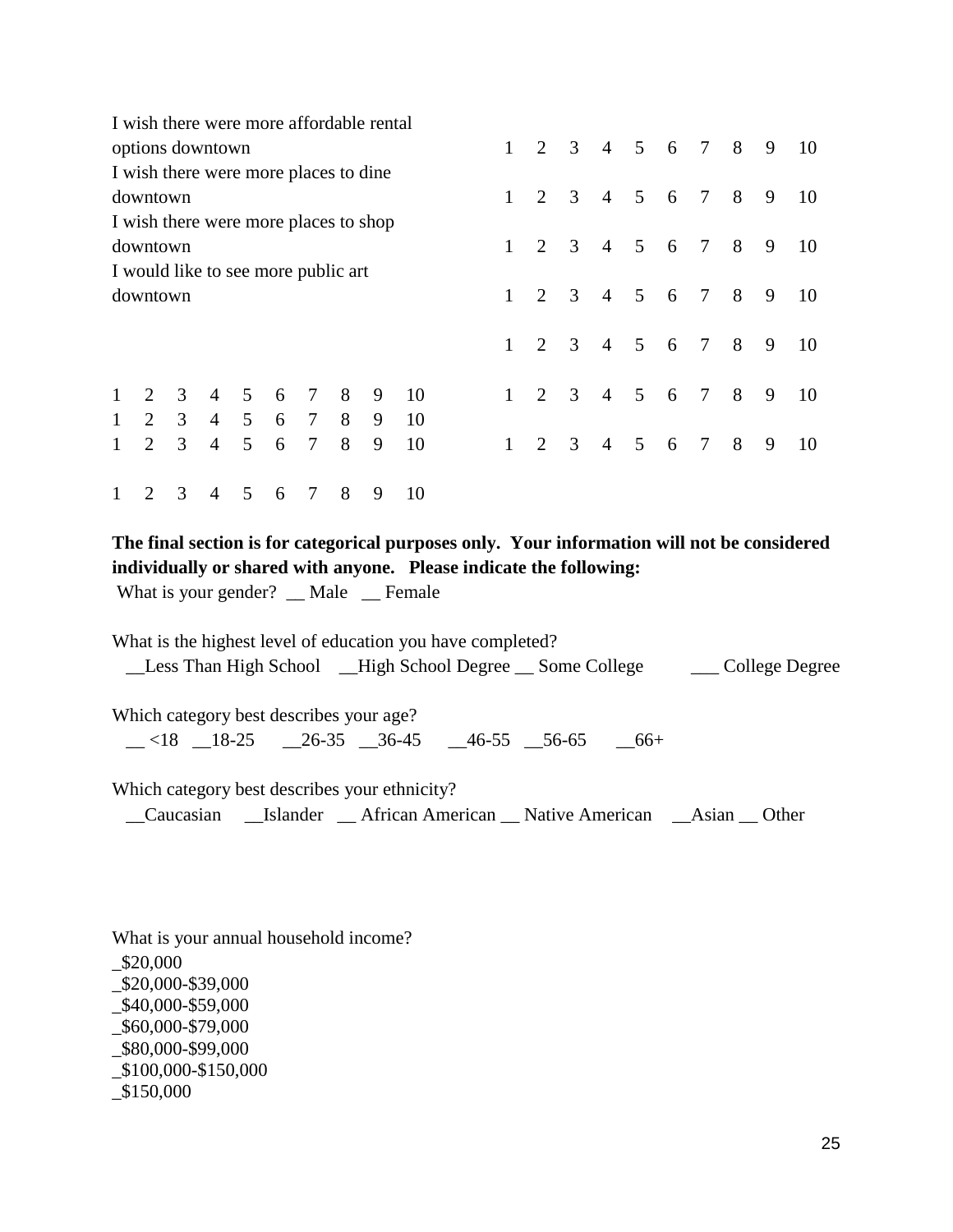| How long have you lived in downtown Peoria? |           |            |                           |
|---------------------------------------------|-----------|------------|---------------------------|
| Less than 1 year                            | 1-5 Years | 6-10 Years | $\angle$ 11 or more years |

What is the number of residents in your household?

\_\_\_\_\_\_\_\_

# Downtown Peoria Respondents

In this section we will we will be showing the demographics of the residents of downtown Peoria who filled out our survey. These numbers are how we compared the data to what we found in the results mentioned later.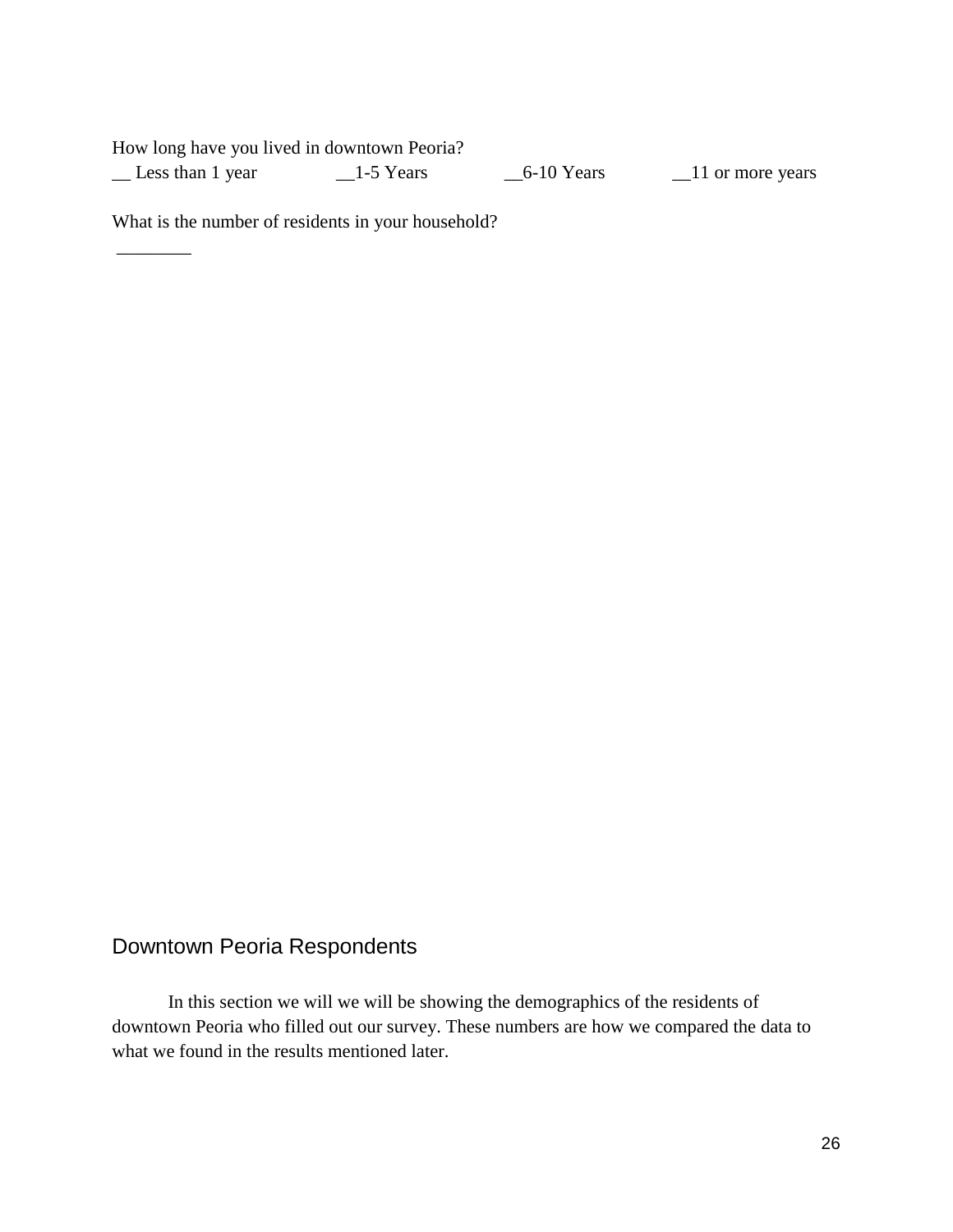

This pie chart shows that close of half of the respondents were male and the other half was female.



Profile of Respondents - Education

Here we see that most of the respondents are well educated. We see that 79% of the respondents have a four-year education or more. The other 21% have less than a four-year degree. We were surprised to see that 15% had a doctorate and another 26% had a professional degree.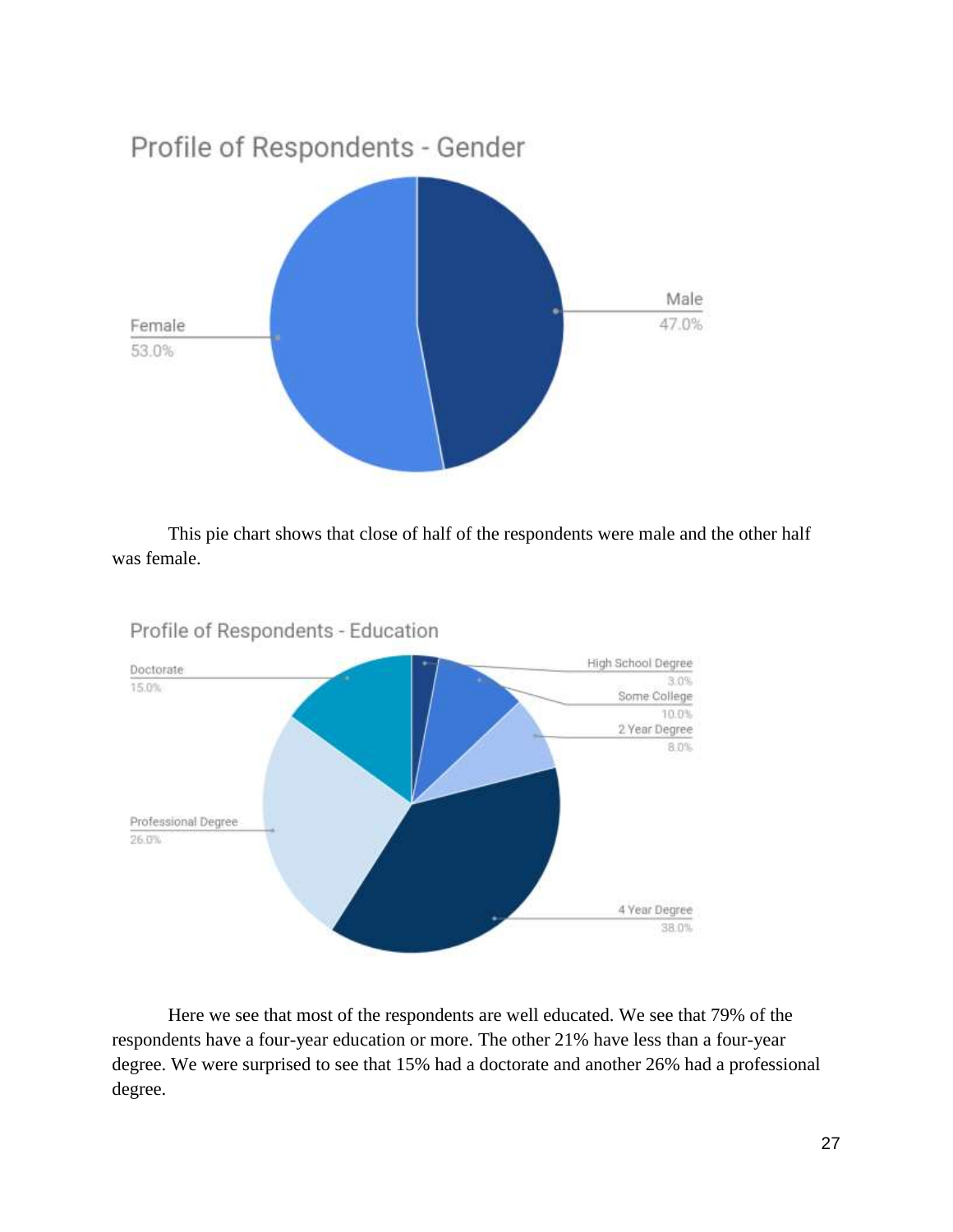

Age is well rounded with a majority of the respondents being 18-45 with a total of 67%. There were no responses for the age group under 18. 45+ is at 33% which is still a good amount so there is quite a bit of variance in the age category.



We found that most of the respondents who live downtown make a good amount of money. More than half of them make more than \$80,000 at 56% of the total which is more than half. This means that people living downtown have money to spend with a steady income. They just need more places to spend that money which are closer to them which we will talk about later in the survey.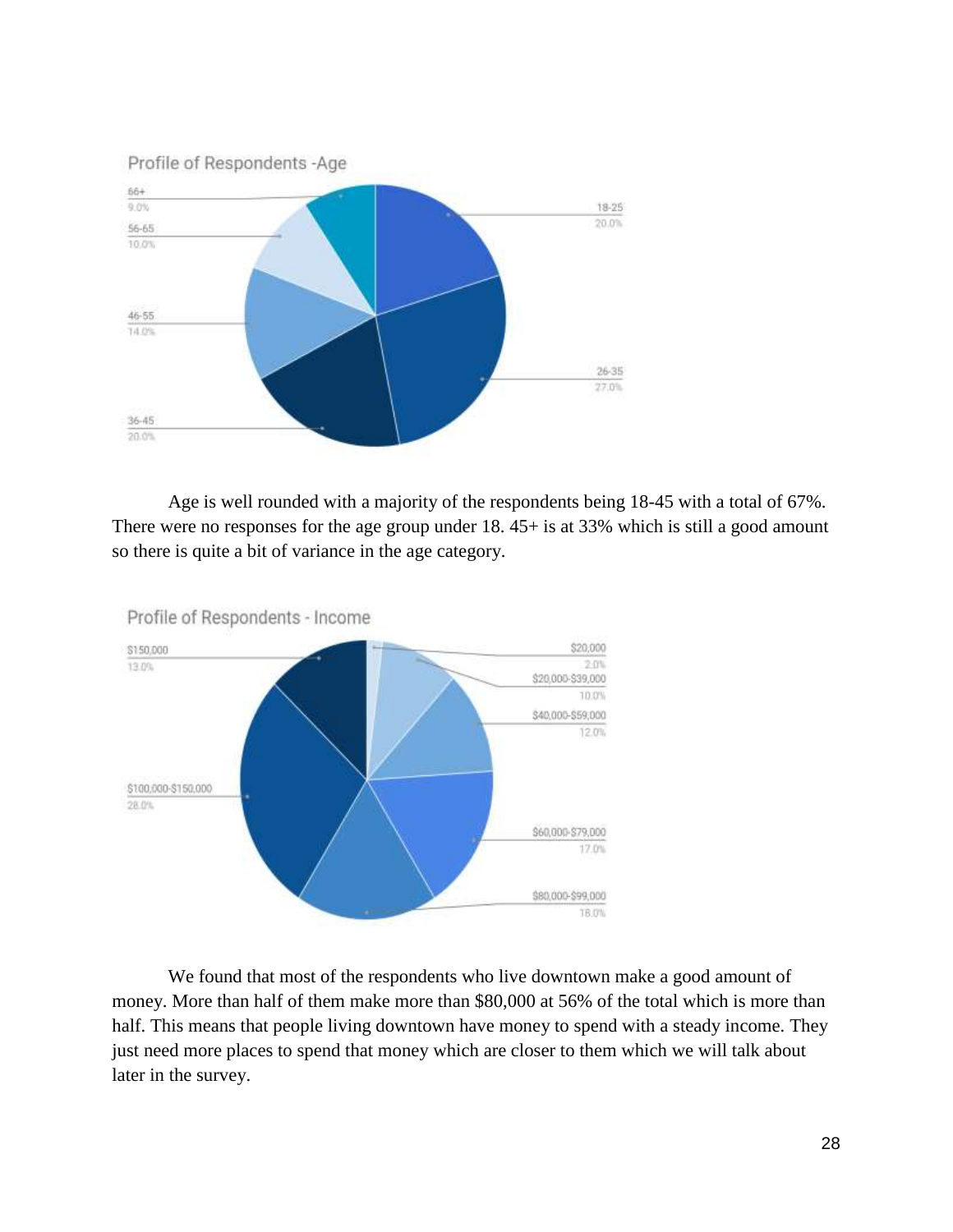

And the last demographic covered in our survey was time lived downtown. We see that 81% have lived there for less than five years. A lot of people have not lived there very long but as we will mention later, a lot of these respondents intend to live downtown for the foreseeable future. So, we believe the number of people who have lived downtown over five years will grow in the next few years.

# Quantitative Data

### Importance Importance Questions Mean Responses Bar Graph

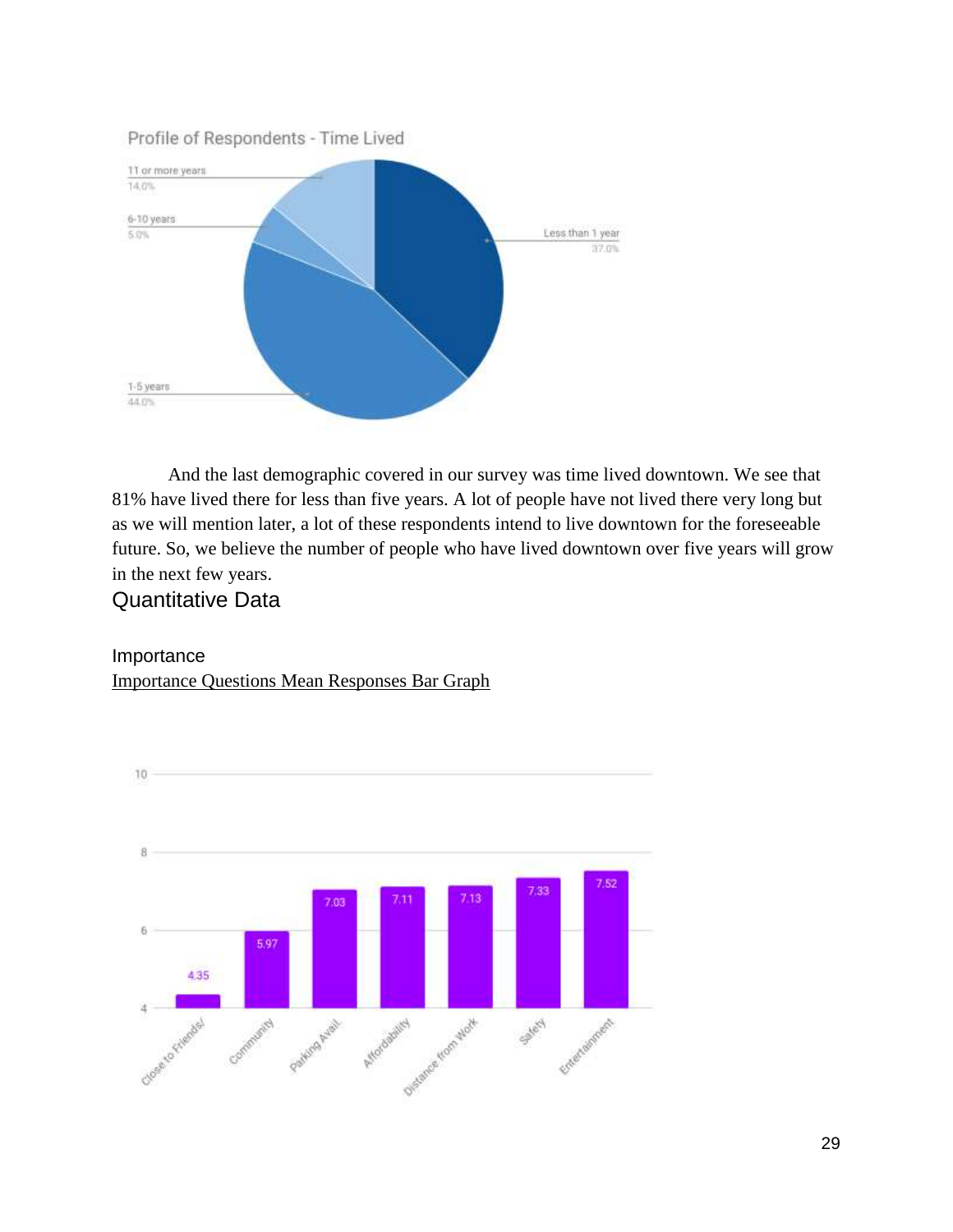This graph is made up of the means of all the answers of all our respondents. The importance questions are asking what were the most important considerations when deciding to move downtown? We see that entertainment, safety, distance from work, affordability and availability of parking are all the most important. Sense of community was rated low on importance and how close people are to friends and family is the lowest scored. Nothing stood out as a singular factor for why people decide to move downtown.

**Perceptions** Sense of Community

Sense of Community by education Downtown Peoria has affordable shopping options by gender Downtown Peoria has affordable shopping options by income Public Transportation The public transportation system is easy to use

#### Sense of Community



Here we see that respondents were in the moderate range when responding to: being a member of this community is part of my identity and there is a strong sense of community in downtown Peoria. Both were averaged out to be about the same with the first one being 5.13 and the second one being 5.21.

#### Sense of Community by Education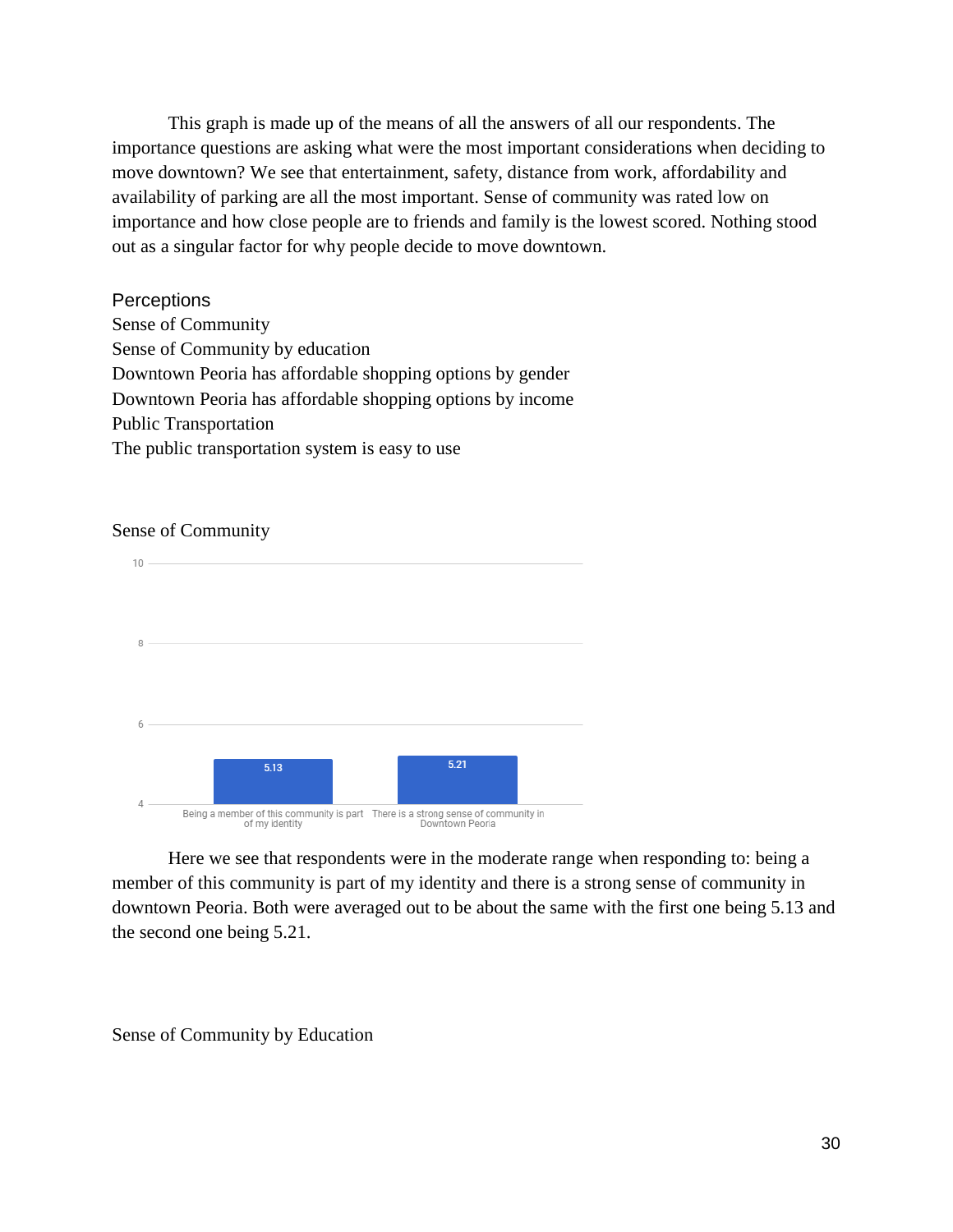

People with lower educational degrees believe that there is a stronger sense of community within downtown Peoria compared to people with College Degrees or more who feel as if there is not as strong of a sense of community within downtown Peoria. Even though both are still in the moderate range, the lower education group averaged out closer to the 6 range and the other group averaged exactly at the 5 range.

Downtown Peoria has Affordable Shopping Options by Gender



Here we see that gender does play a role when asked if Downtown Peoria has affordable shopping options. Males averaged out to 4.68 which is higher than the 3.42 average for the females. This shows that more affordable shopping options for females should be a major focus even if both groups were in the lower end, there is still a significant point drop between the two.

Downtown Peoria has Affordable Shopping Options by Income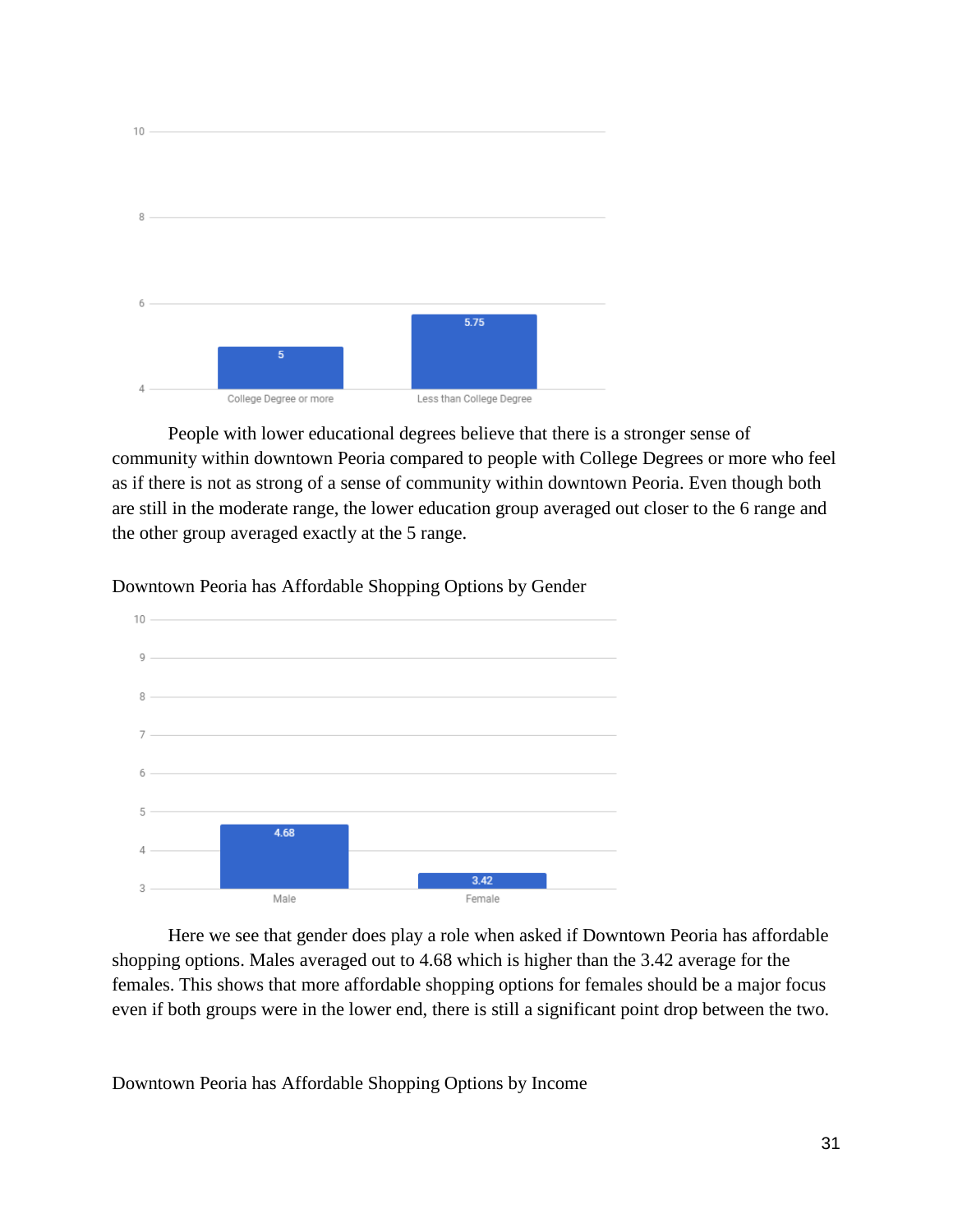

Now looking at responses to affordable shopping options Downtown Peoria by income. We see that the two groups we focused on were those with an income less than \$100,000 and those more than \$100,000. Both ranged low with their responses but we see that those that have an income of more than \$100,000 were higher than those less than \$100,000 with an average response of 4.56 for the more than group and 3.7 for less than.



Public Transportation

This graph shows the respondents perception on public transportation where we mainly got moderate responses to: "The public transportation system in Peoria is easy to use" and a higher rating for "The public transportation system in Peoria is affordable". We see that respondents feel that the public transportation system in Peoria is affordable with an above average response of 6.8 and the public transportation system in Peoria had an average response of 5.62.

The Public Transportation System is Easy to Use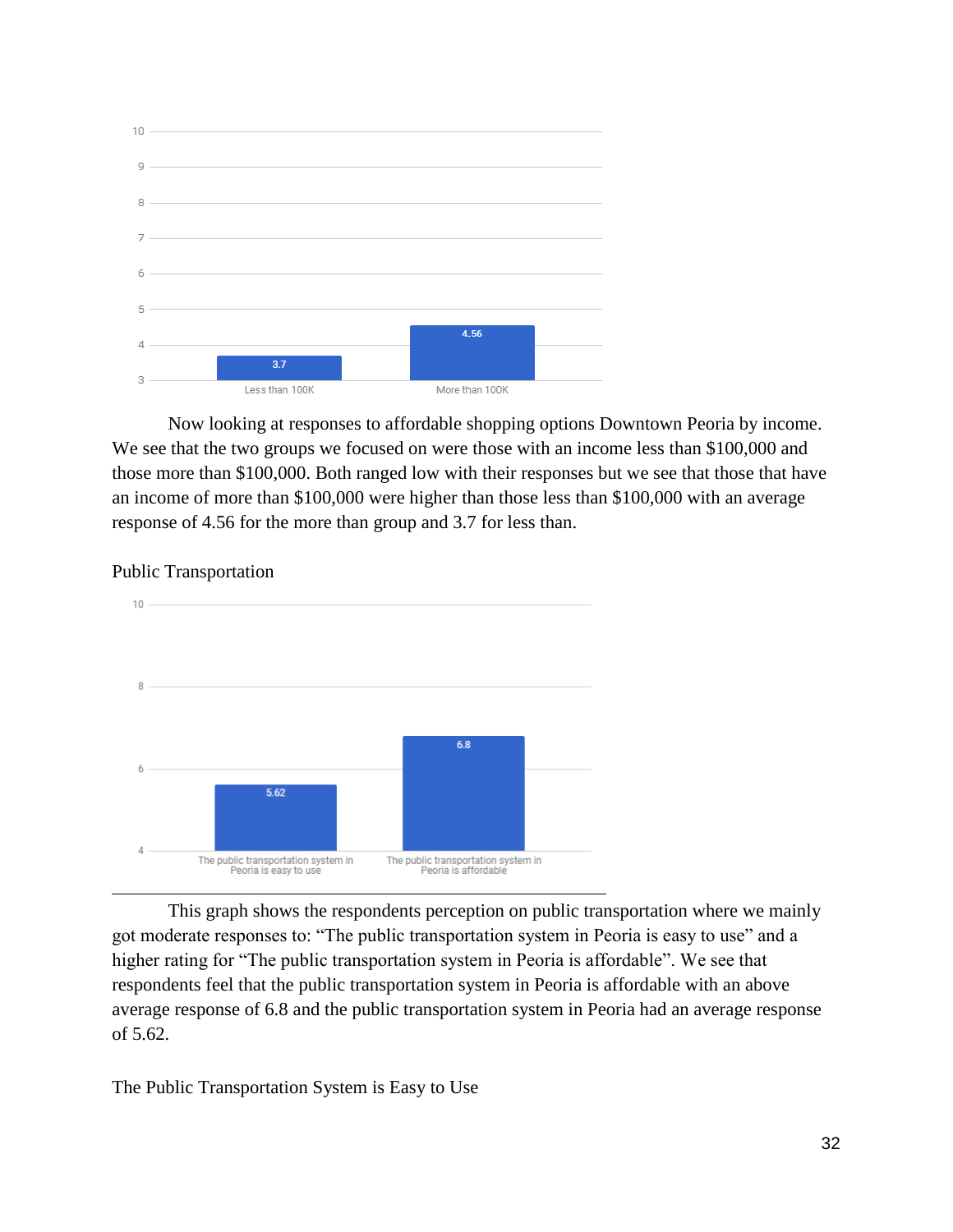

These bar graphs are the averages of what the survey takers put from a 1-10 scale for "The public transportation system in Peoria is easy to use". Here we see that the male average is 6.65 and the female average is 4.75 which is showing that females feel as if the public transportation is not easy to use downtown. Which we can also go ahead and relate that to the perception of safety in which we talk about next.



Safety

This chart is showing how safe our respondents feel being downtown. There is a substantial difference between people's perception of safety during the day and at night. People tend to view the night life as unsafe compared to how respondents feel during the day.

Safety by time lived downtown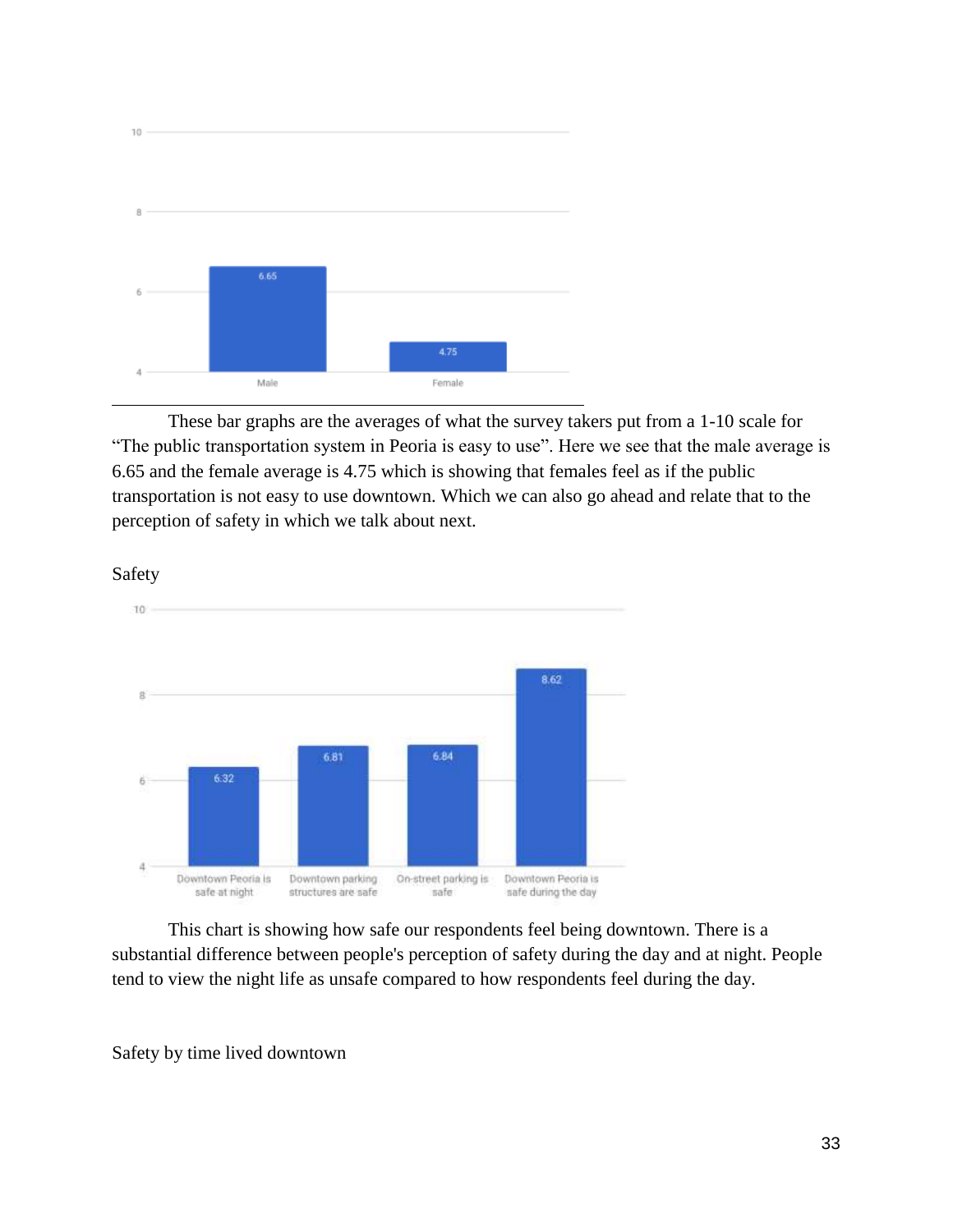

This chart is showing how safe our respondents feel being downtown based on how long they have lived here. This chart shows that respondents who lived in Downtown Peoria longer tend to feel safer. This is because their original perception will most likely change throughout their time living in downtown.



We found this chart to be interesting because our respondents mainly said that Downtown Peoria is relatively clean. The same respondents also said that there really aren't a lot of convenient places to recycle downtown.

Parking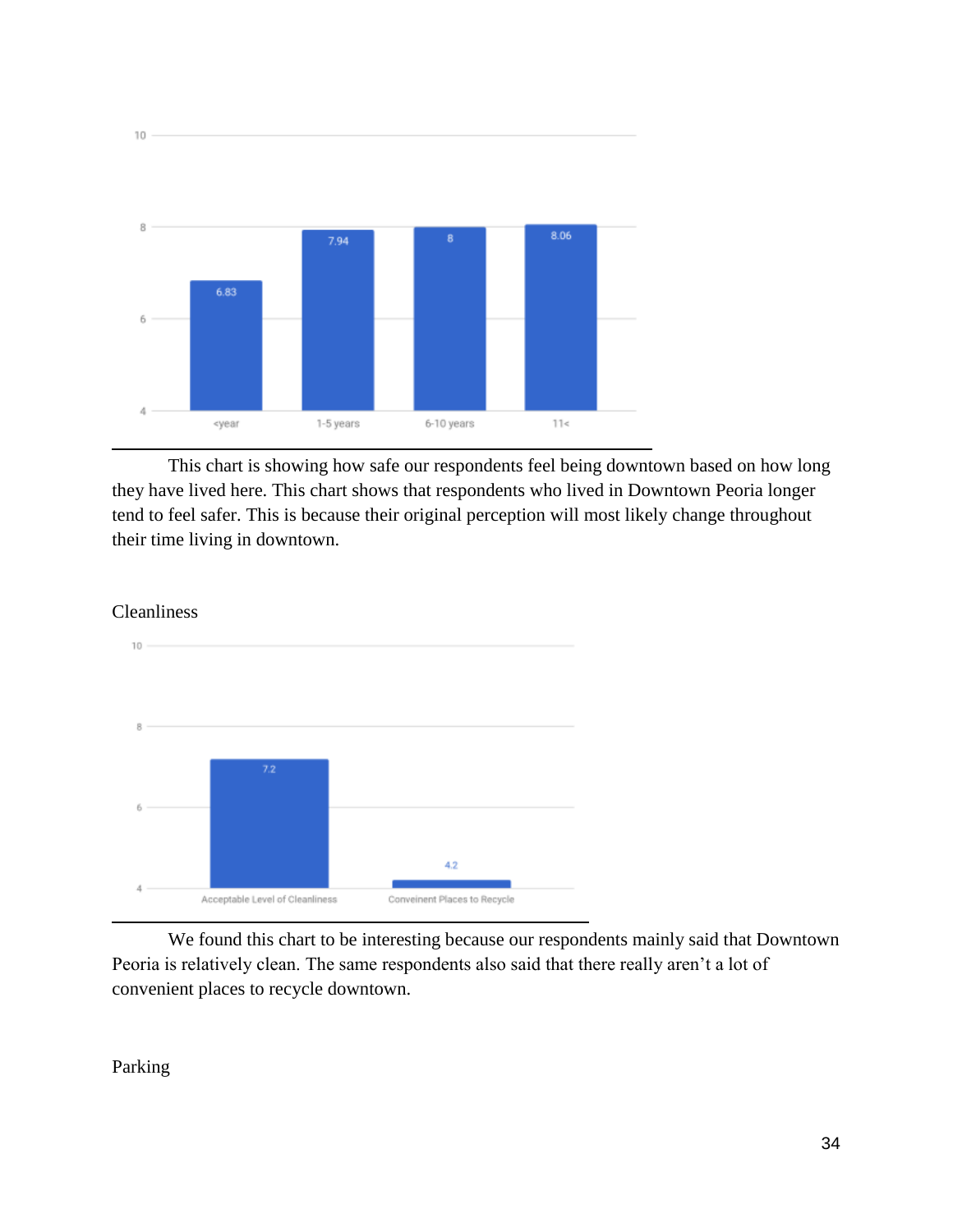

This chart is showing the different perception questions and where our respondents rated how strongly they agree with these statements. Overall these four parking perceptions are around the same. They weren't low, but they weren't substantially high either.

#### Availability of parking by age

 $10<sup>1</sup>$ 



This chart is showing the respondents perception of the availability of parking by different age groups. For the most part from the ages of 26 and up, the respondents felt that there are a lot of available parking places. What was a major difference was the 18-25 range who do not feel as if there is a lot of availability of parking. We believe this is because they may not be familiar with the area, or are not comfortable backing into parking spots.

Availability of parking by time lived downtown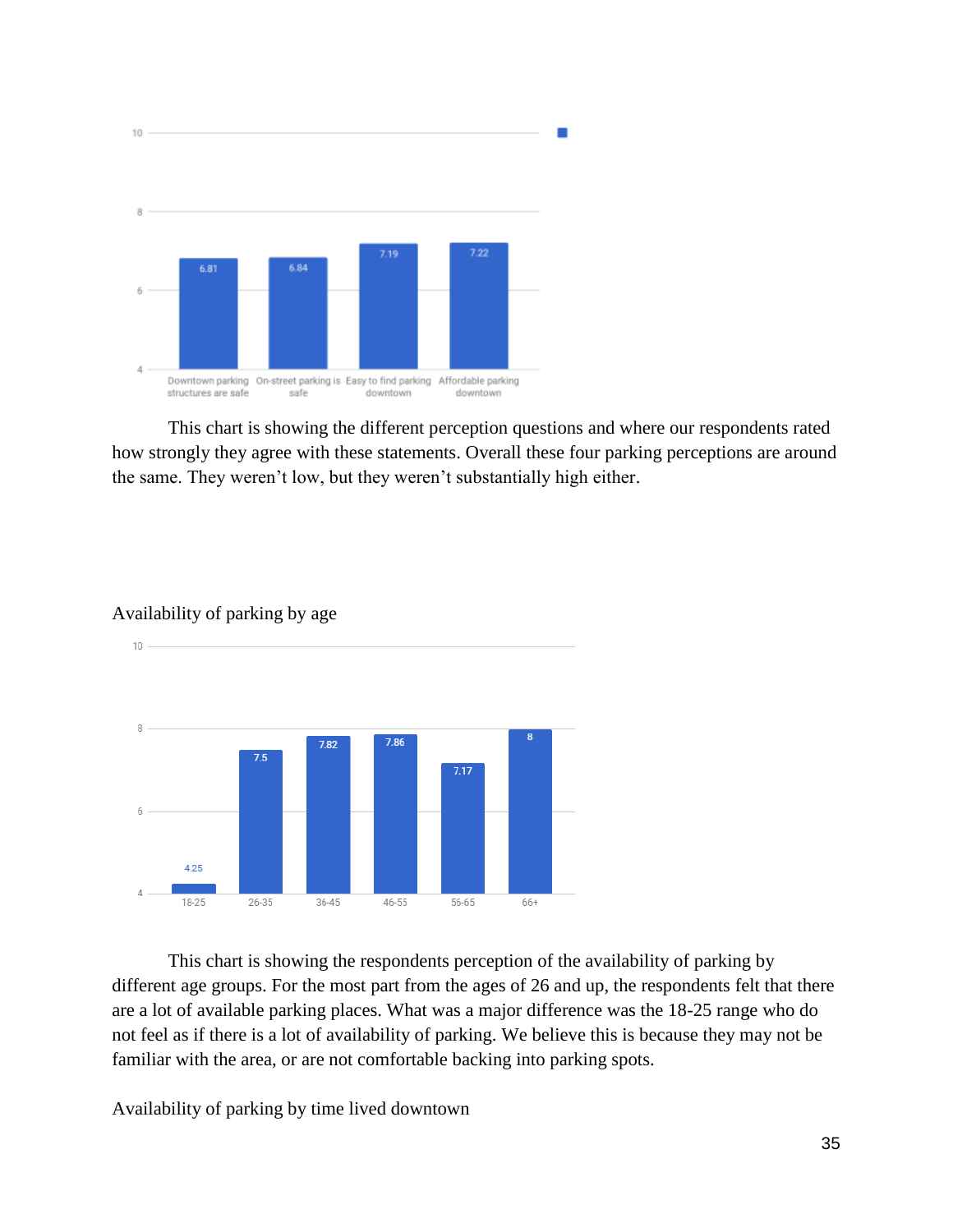

This chart is showing how respondents viewed parking downtown by how long they have lived there. What we found to be interesting is that it doesn't necessarily increase by how long they have lived there. Overall most people who live downtown are familiar with the area and believe there is a lot of available parking.



#### Perceptions

Overall the respondent's perception of sense of community, affordability, cleanliness, public transportation, safety, and parking are around the same. This chart shows that these respondents don't strongly disagree with any of these perceptions, but they also don't strongly agree with any either. They seem to be in the middle for all of these categories. These scores are definitely not bad, and it shows that parking and safety were rated as the two highest.

# Engaged Data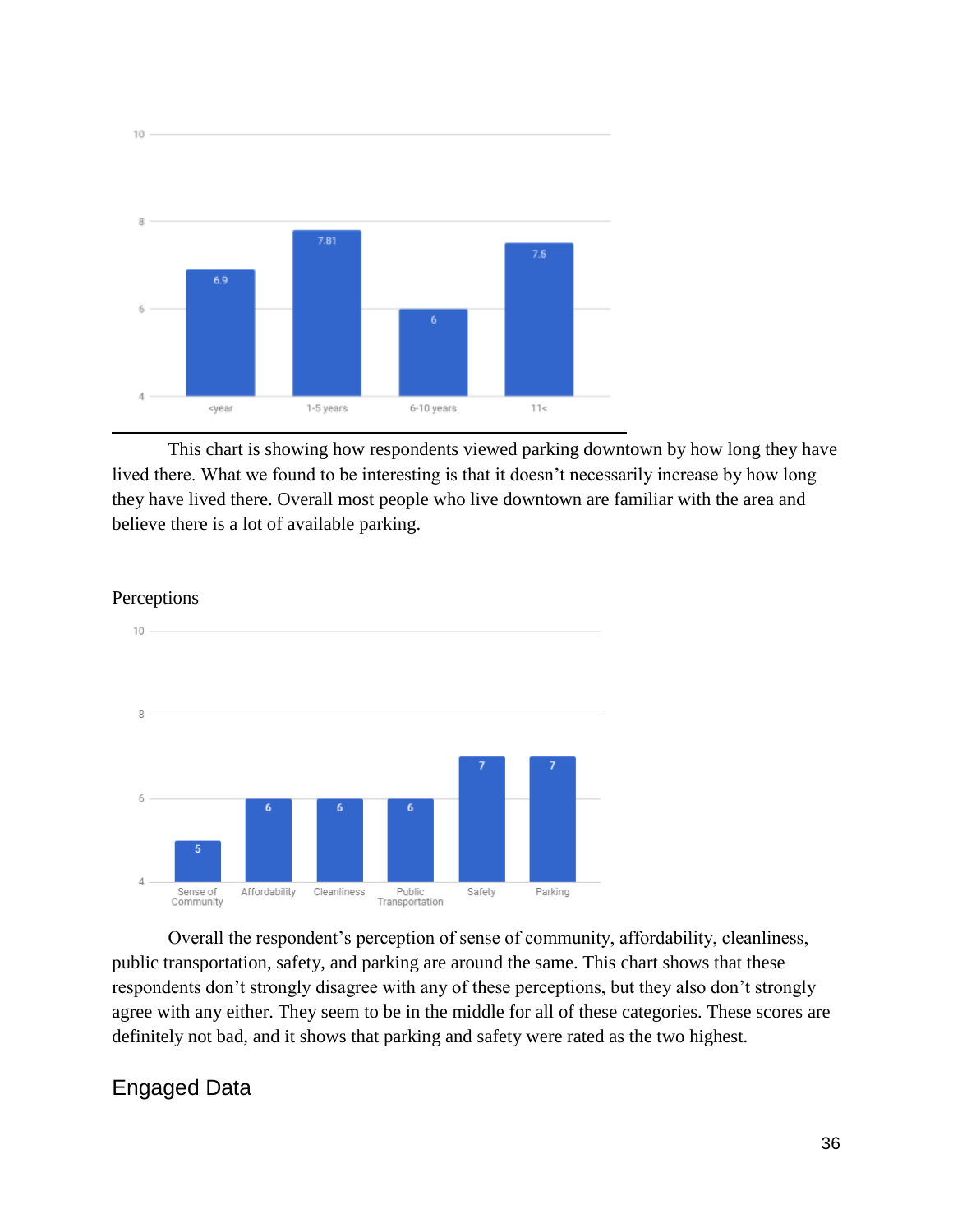Here we asked the question in the past year, how many times have you engaged in the following Downtown Peoria activities? The respondents could choose from 1-2, 3-4, 5-6, 7+.



Our first one was dining and coffee which got a very good score of almost 80% who have been to places like Zion Coffee and 30/30. Coffee shops are something that people love and we can see that from the respondents.



Peoria Riverfront Museum's giant screen theater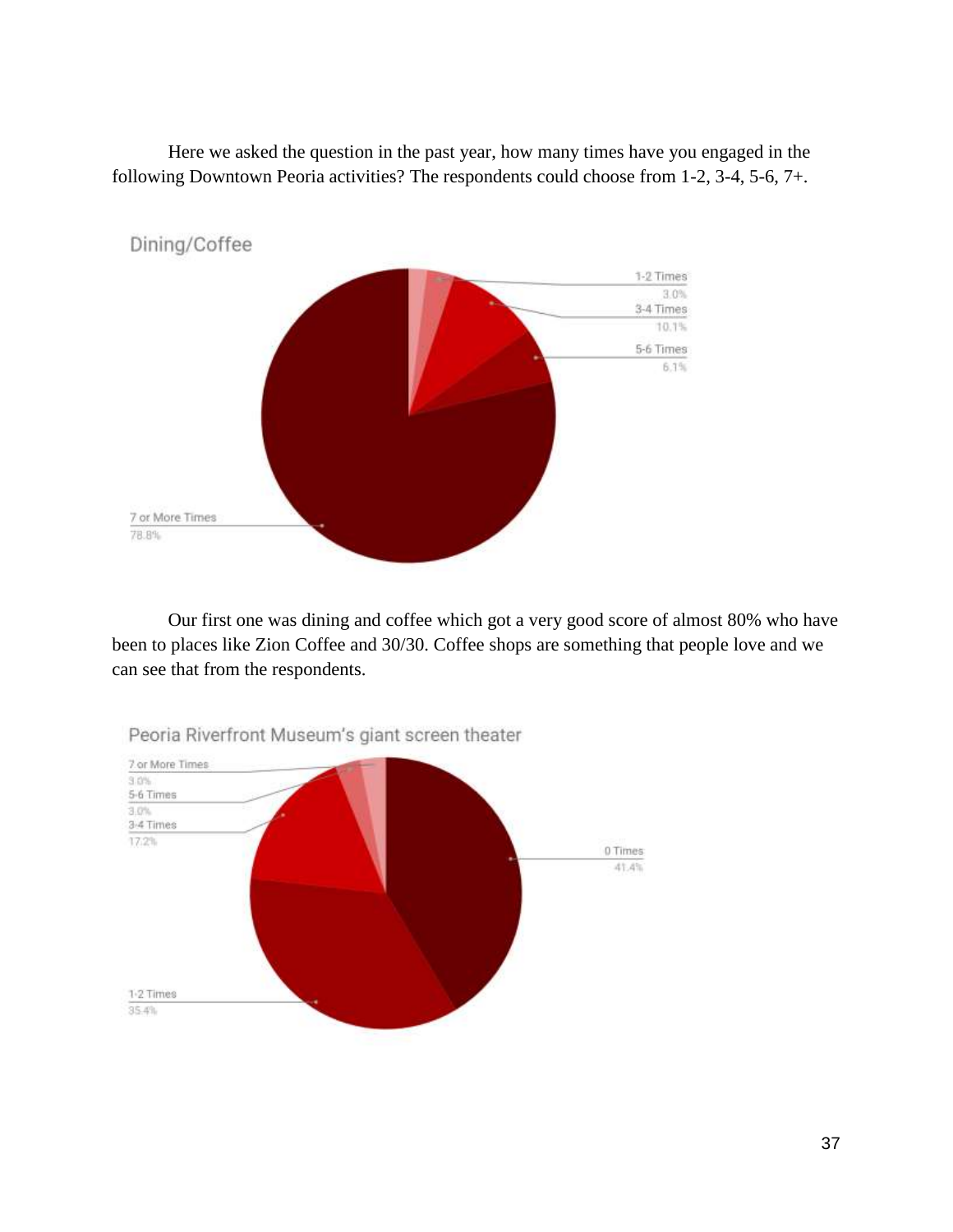Next is the Peoria Riverfront Museum giant movie theatre. This would did not get good feedback as we can see. 35% have been 1-2 times and 40% have never been. The movie theatre definitely needs to think about how to get those visits to a higher percentage.



Bars/Clubs got another good response with 60% going more than 7 times. This is something that downtown Peoria does very well. They have many different options that cater to different age groups.

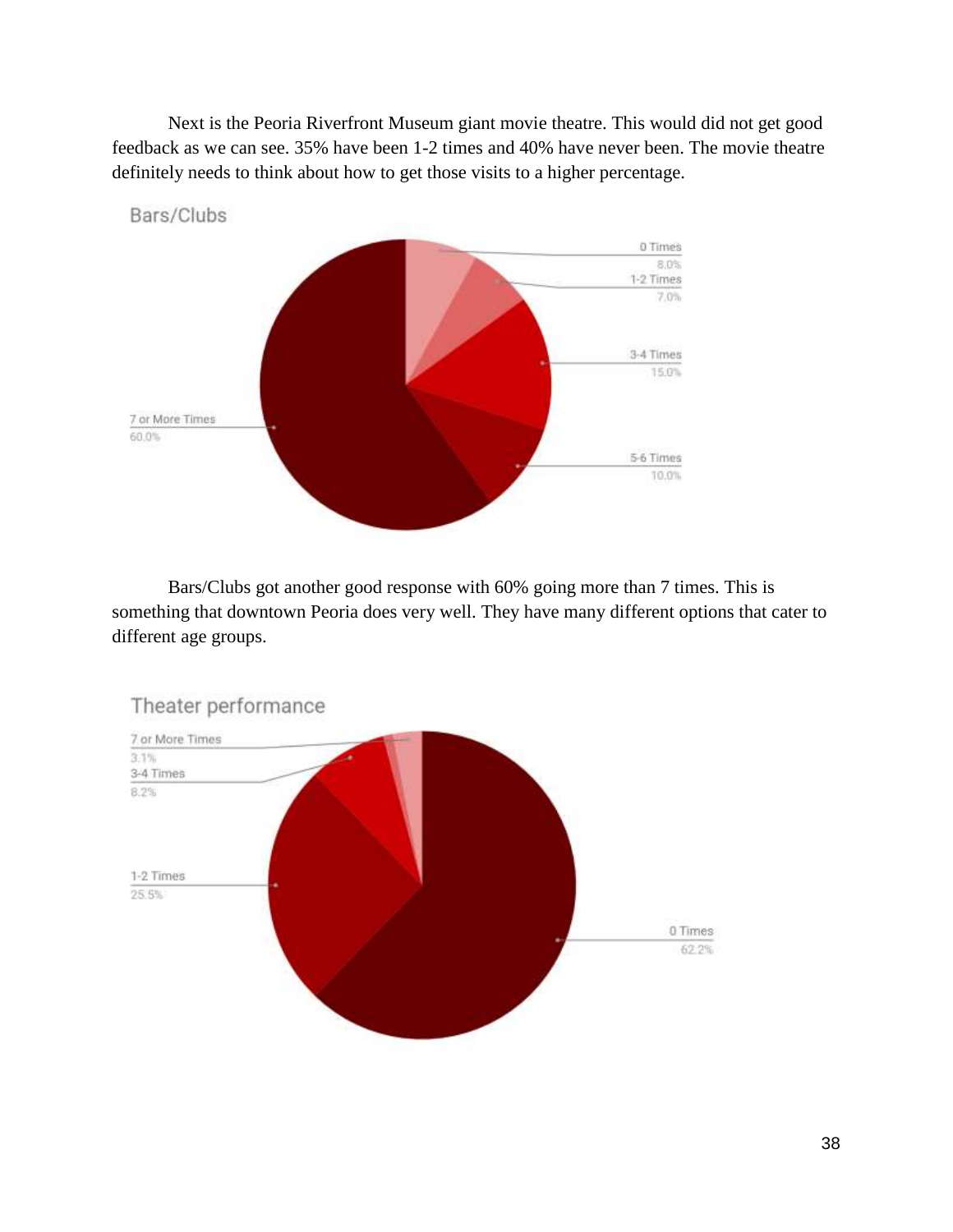The theatre performance got a shocking zero, 60% of the time. Places like the Civic Center are not catering to those who live downtown for theatre performances.



As we will see throughout our data, shopping has received numerous very low scores. From grocery stores to clothing, there are not very many options for people to go out and shop in the downtown area.



Indoor/Outdoor live music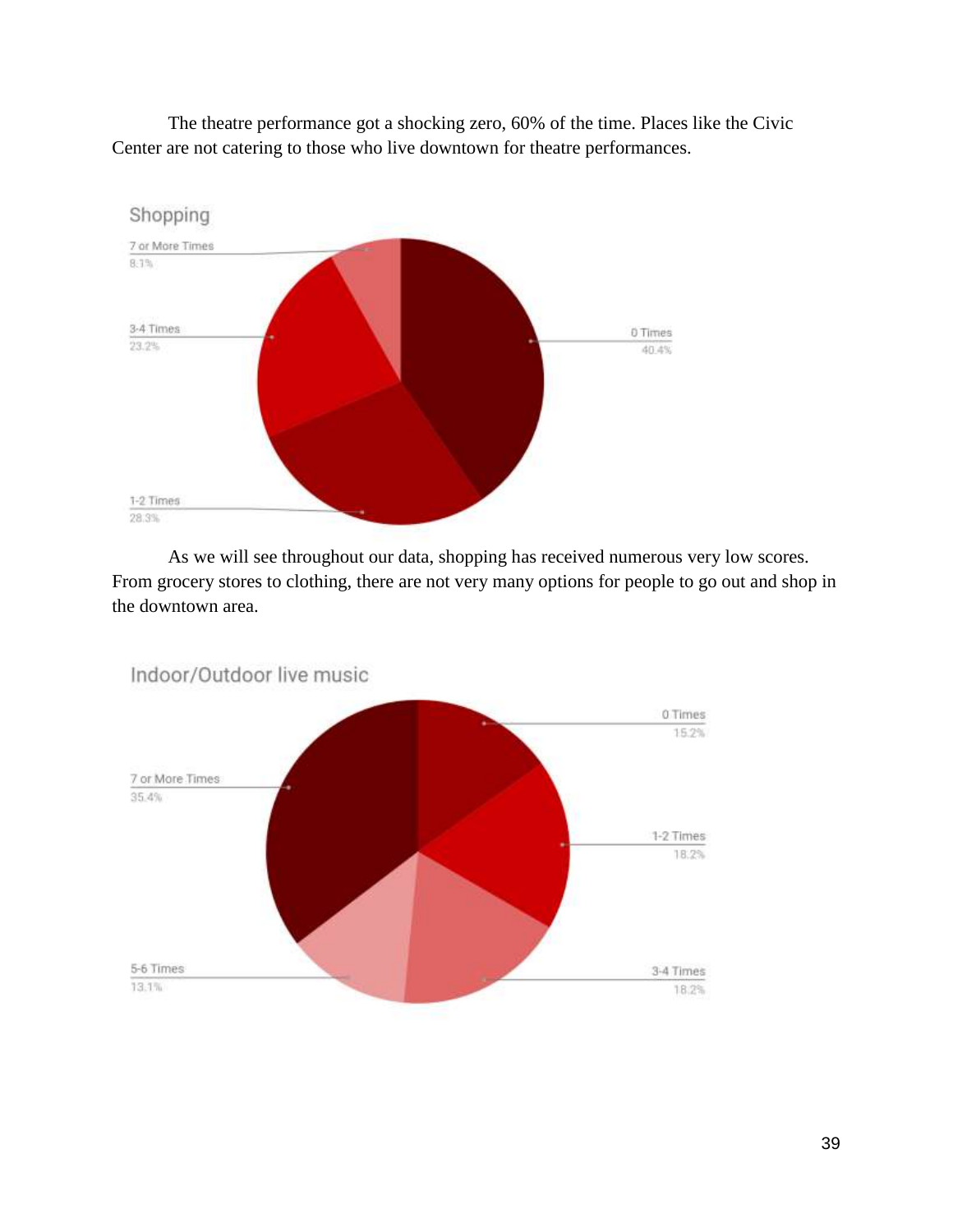And last we have indoor/outdoor live music which did pretty well. Almost half have been to some kind of live music more than 5 times. Whether this be at bars or events that the riverfront has put on, this is something that the residents are very engaged in.

# Food Data Food Frequencies

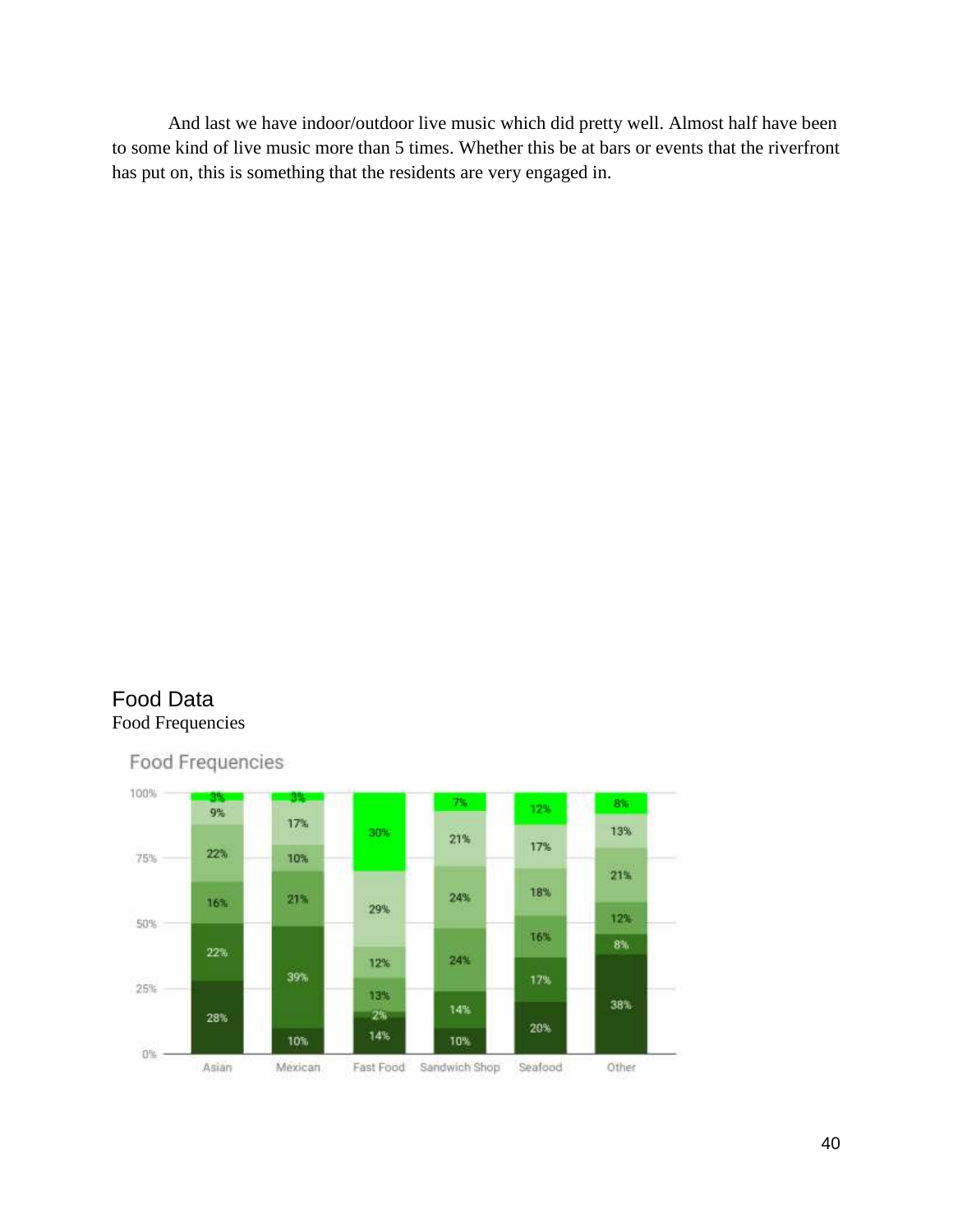This graph is made up of the frequencies of how people rated each restaurant from most desired to least desired. The darkest is the most desired to the lightest which is the least desired. We see that Asian restaurants are the most desired. 50% of people rated Asian restaurants 1st or 2nd. Next was Mexican and seafood are the next most popular options. 49% of people put Mexican as their top 2 and 53% of people put seafood as their top 3. What was interesting is how low fast food was rated. In addition, 38% of people put the other category as their top choice.



Here is a closer look at the Mexican and Asian restaurant graphs:

Restaurants respondents are interested in

We then asked what other restaurants our respondents would like to see come downtown. They said that they would like to see healthy/ vegetarian options, breakfast, Italian, deli, simple diner, and sushi.

# Shopping Data

For this section we asked, "Where do you primarily shop for the following categories of items?" The options were:

- 1. Downtown Peoria
- 2. Other area in Peoria
- 3. Peoria Heights
- 4. East Peoria
- 5. Other City

Where people shop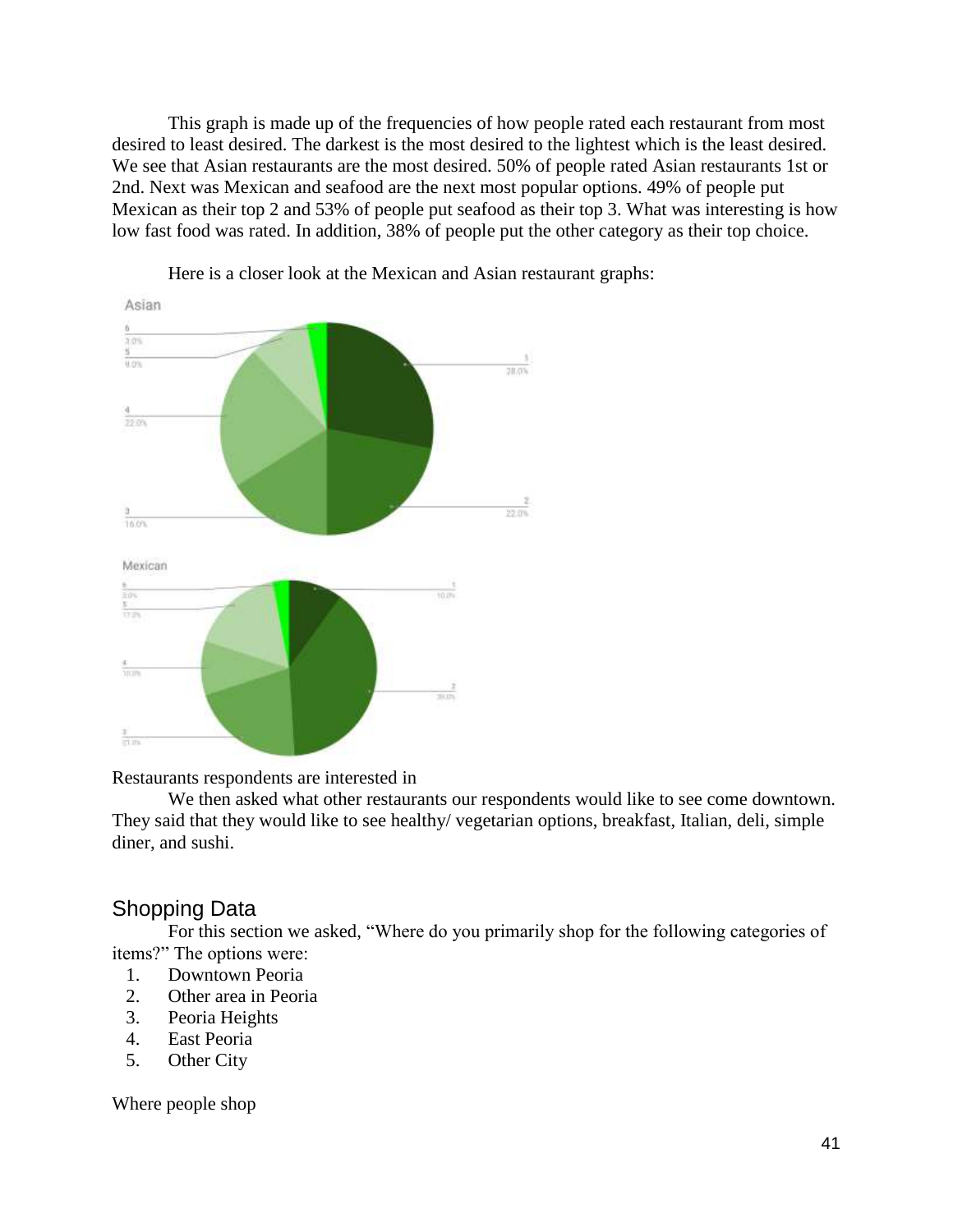|                          |                    | 1 <sub>st</sub>        |     | 2 <sub>nd</sub>          |     |
|--------------------------|--------------------|------------------------|-----|--------------------------|-----|
|                          | Groceries          | East Peoria            | 66% | Other area in Peoria 31% |     |
| $\sim$                   | Pharmacy           | East Peoria            | 58% | Other area in Peoria 31% |     |
| $\overline{\mathcal{D}}$ | <b>Beauty</b>      | <b>East Peoria</b>     | 36% | Other area in Peoria 34% |     |
| $\equiv$                 | Clothing           | Other area in Peoria   | 45% | <b>Other City</b>        | 30% |
|                          | - Home Appliances  | Other area in Peoria   | 53% | <b>East Peoria</b>       | 26% |
|                          | Footwear           | Other area in Peoria   | 42% | <b>Other City</b>        | 34% |
| $\overline{a}$           | Electronics        | Other area in Peoria   | 56% | <b>Other City</b>        | 25% |
|                          | Entertainment      | <b>Downtown Peoria</b> | 40% | Other area in Peoria 34% |     |
|                          | Sports             | Downtown Peoria        | 35% | Other area in Peoria 29% |     |
|                          | - Holiday Shopping | <b>Other City</b>      | 41% | Other area in Peoria 35% |     |

This data is showing how frequently people rated areas in Peoria by were they shop for certain items. We see that people chose Downtown Peoria 1st 40% and 35% of the time for entertainment and sports. This shows that people go downtown for entertainment. East Peoria is where people go to shop for everyday items. Also, people go to other cities to shop for clothing, footwear, and electronics.

Here are the graphs of when people shop downtown the percentages of what they spend their money on.

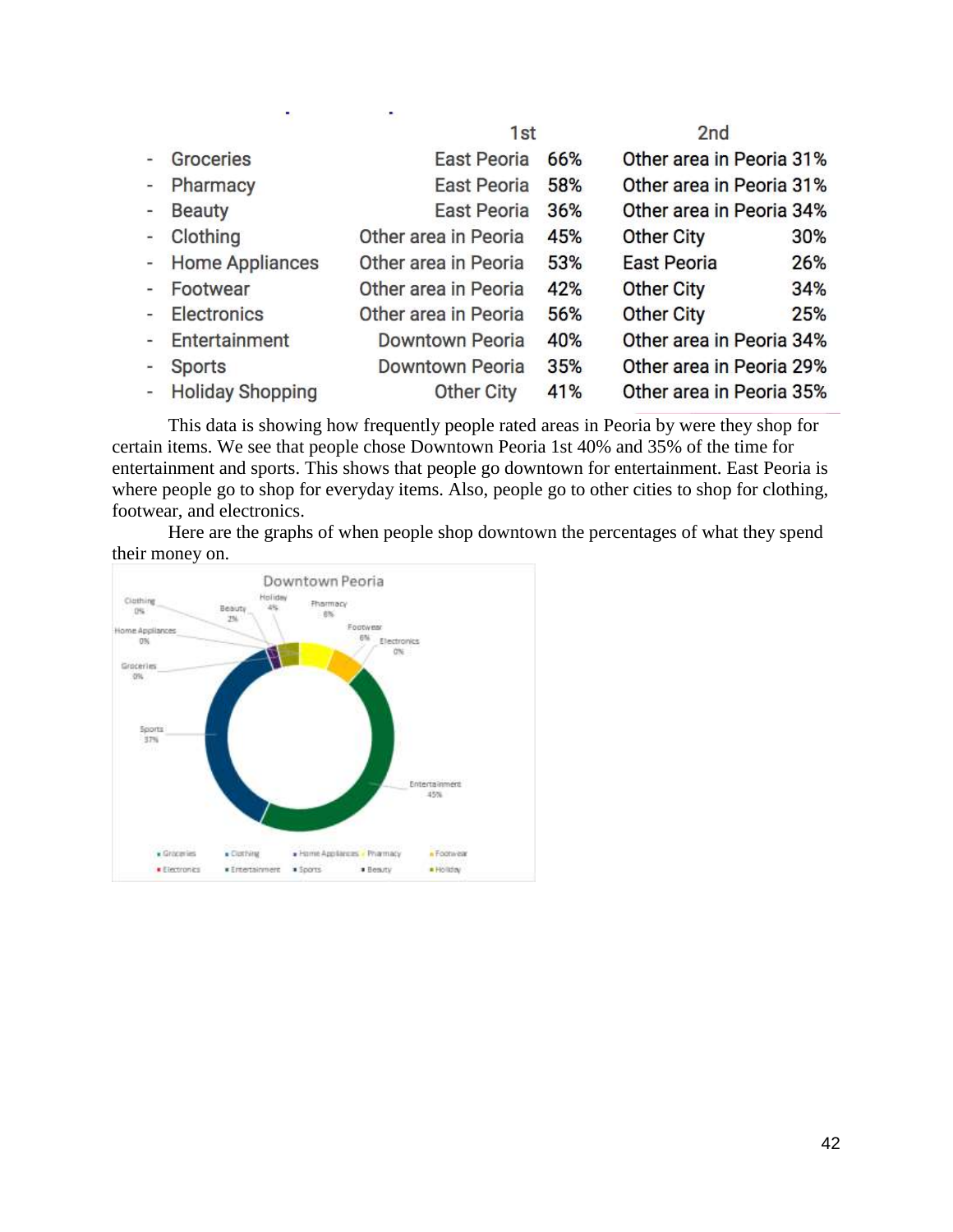

# Retail Data

The question we asked here was the same as the food question which was rank in order in which retail shops you would be interested to see come to the Downtown Peoria area. Our options to choose from we're Drugstore, Department Store, Grocery Store, Discount Store, Clothing Store, Outdoor/Recreational Opportunities, Dog Park, and Other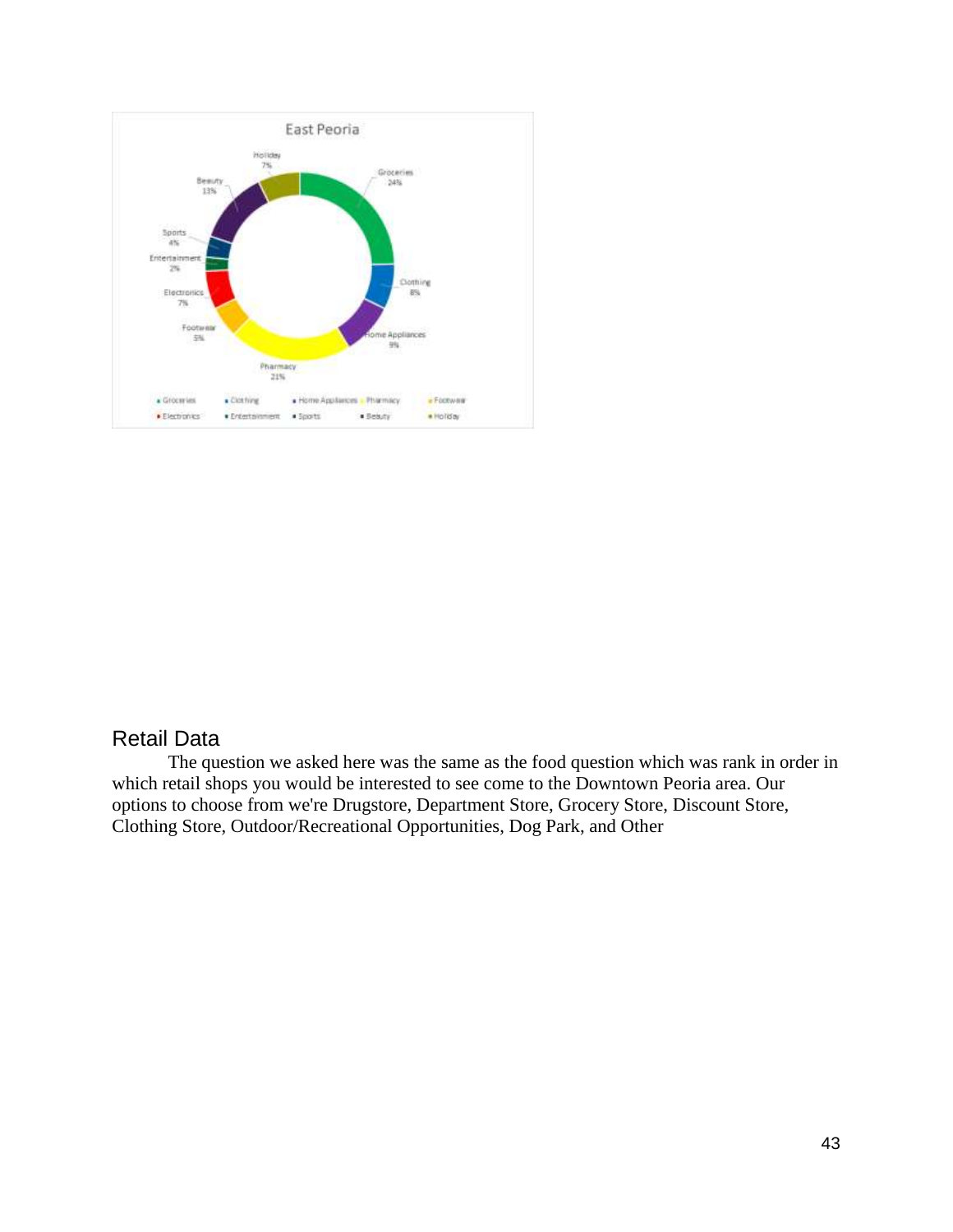

#### **Retail Frequencies**

This chart ranks the percentages of the respondents from 1st to last. The darkest blue at the bottom was the percentage that the respondents chose the option 1st and the lightest blue at the top are the percentages that they chose the option last.

We can see that the front runners for 1st were grocery store, drugstore, and dog park. Grocery store and Drugstore have more than 50% of the votes in their categories for 1st-3rd. Dog park has the third highest 1st place ranking at 9% so it is obviously something wanted by the residents of downtown. Another that we highlighted was outdoor/recreational activities This also has more than 50% of the respondents picking outdoor/recreation 1st-3rd.

Last, we see there was a good amount of people who picked other as their last option. We gave them the option in the survey to name something that they would like to see come to the downtown area. The most popular of those responses were. Whole Foods, Fresh Market, Specialty Food Store, ALDI, Walgreens, Diner, Bookstore/Newsstand, Gas Station. Once again, we see different types of grocery and convenience stores that the residents are primarily focused on.

#### Overall Data

In this section, we asked a total of 11 questions on the respondent's overall thoughts on Downtown Peoria. We separated the overall questions into two categories, objectives and improvements. The objective questions are focused on our survey topics and overall views. The improvement questions are focused on overall what respondents wish there was more of.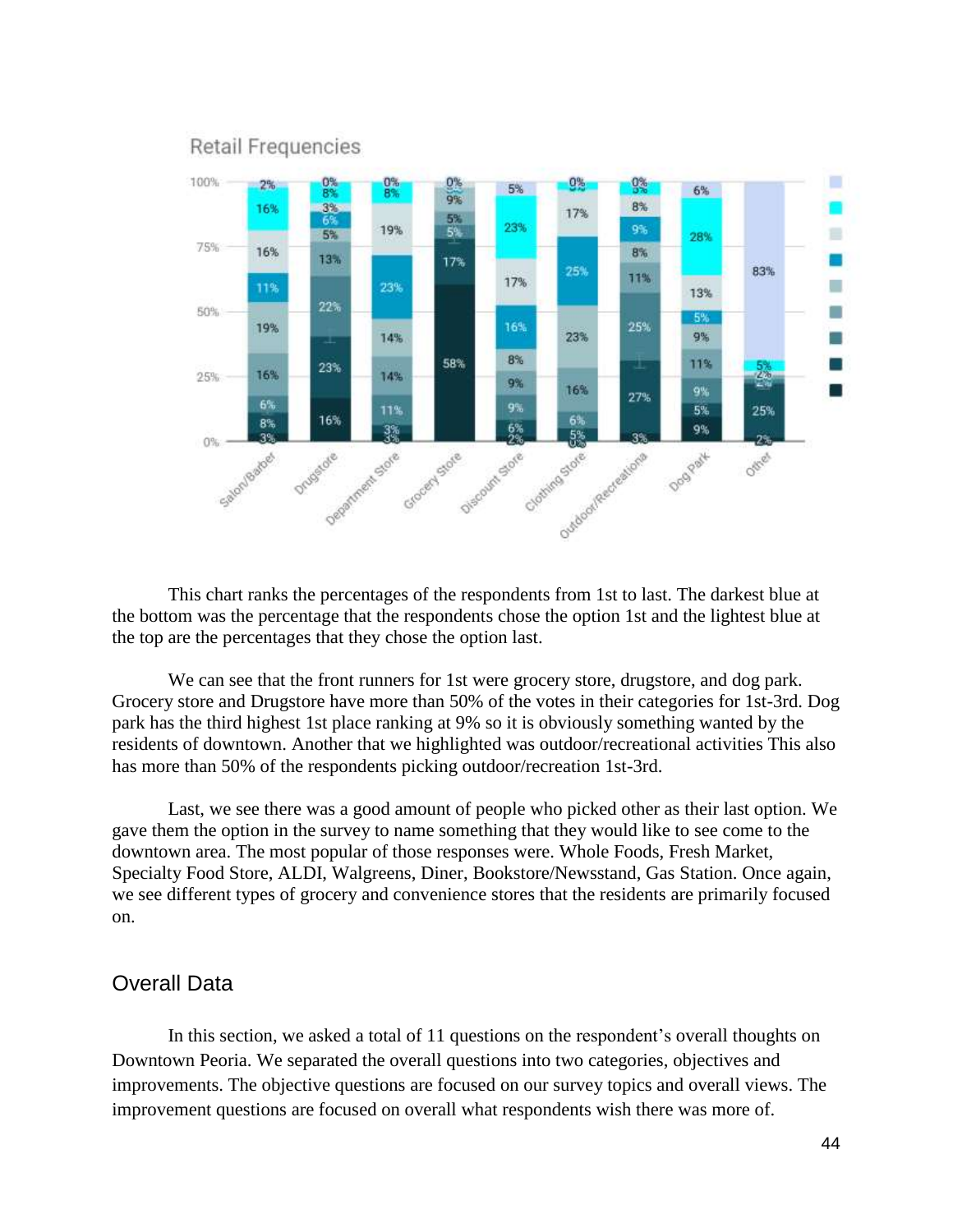

This graph is the average score of all respondents on the specific objective questions. "I would consider buying a condo or townhouse" is rated the lowest. Overall satisfaction, recommendation and loyalty to Downtown Peoria are the highest rated questions at around 9.



This graph is the average score of the improvement scores. All questions have a mean score above 7 which means that would like to see more improvements in Downtown Peoria. Specifically, more dining and more shopping. Respondents think Downtown Peoria can be more affordable but think the area needs more public art more.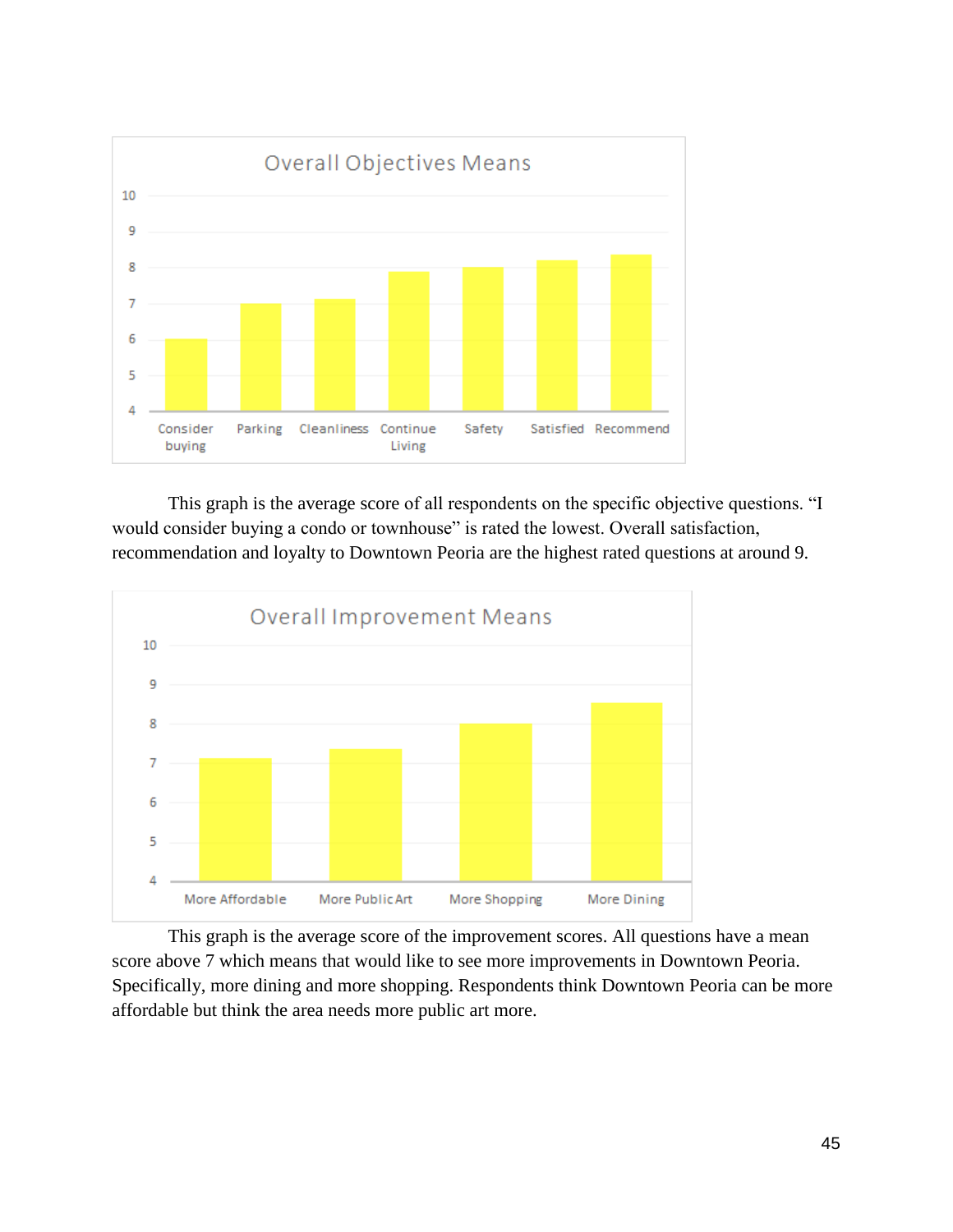

This graph shows a comparison of the "I intend it continue living Downtown for the foreseeable future" question and age. We consider this a loyalty question. From the graph, we can see ages 36 and up have a high loyalty to living Downtown, whereas younger ages don't have a high commitment to living Downtown.



This graph shows a comparison of the questions "I wish there were most affordable rental options Downtown" to the respondent's education level. We created two categories for the education level, less than a college degree and a college degree or more. From the graph, we can see that surprisingly those with a college degree or more wish rental options were more affordable Downtown with an average score around 7.

# **Suggestions**